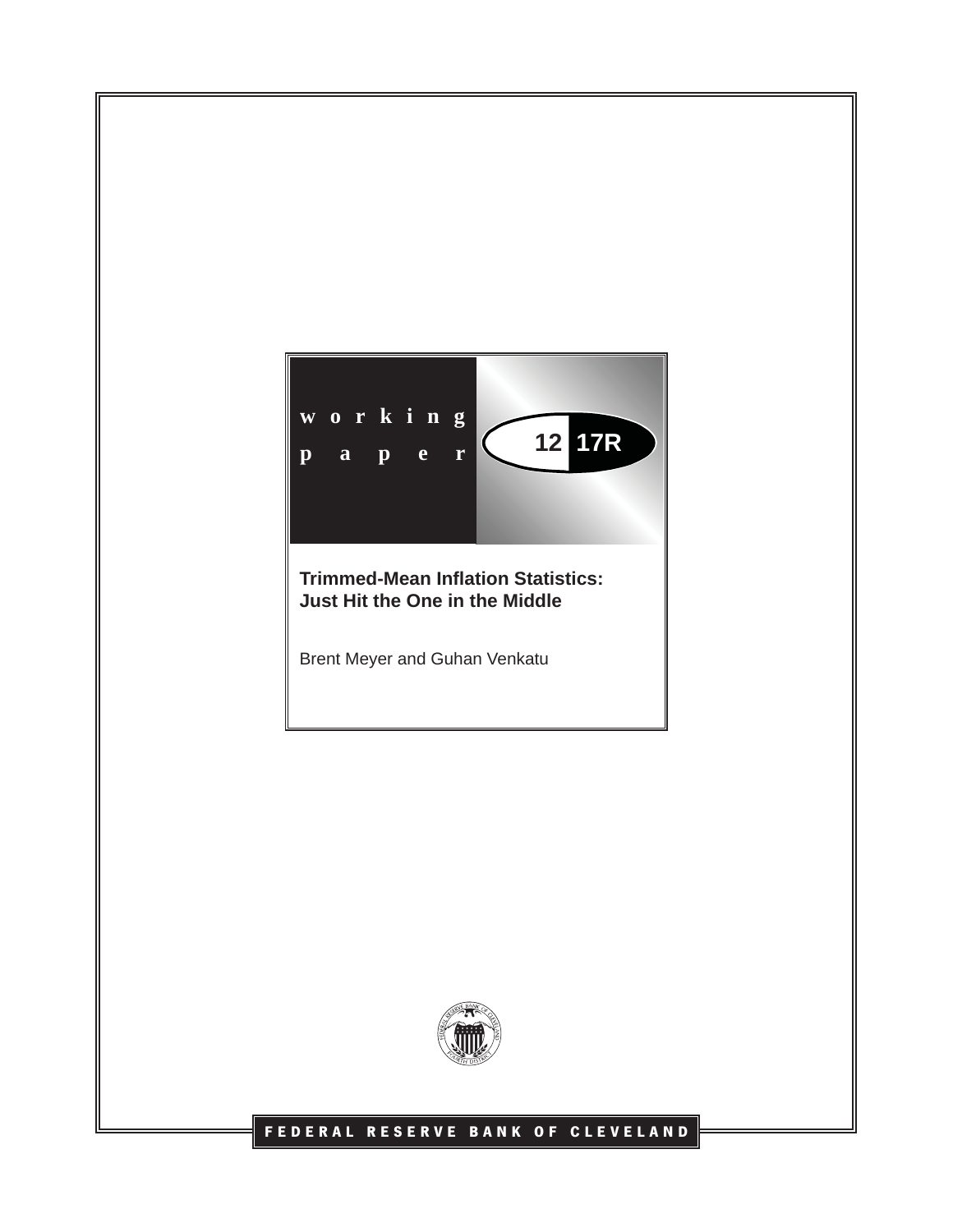**Working papers** of the Federal Reserve Bank of Cleveland are preliminary materials circulated to stimulate discussion and critical comment on research in progress. They may not have been subject to the formal editorial review accorded official Federal Reserve Bank of Cleveland publications. The views stated herein are those of the authors and are not necessarily those of the Federal Reserve Bank of Cleveland, the Federal Reserve Bank of Atlanta, or of the Board of Governors of the Federal Reserve System.

Working papers are available on the Cleveland Fed's website at:

# **www.clevelandfed.org/research**.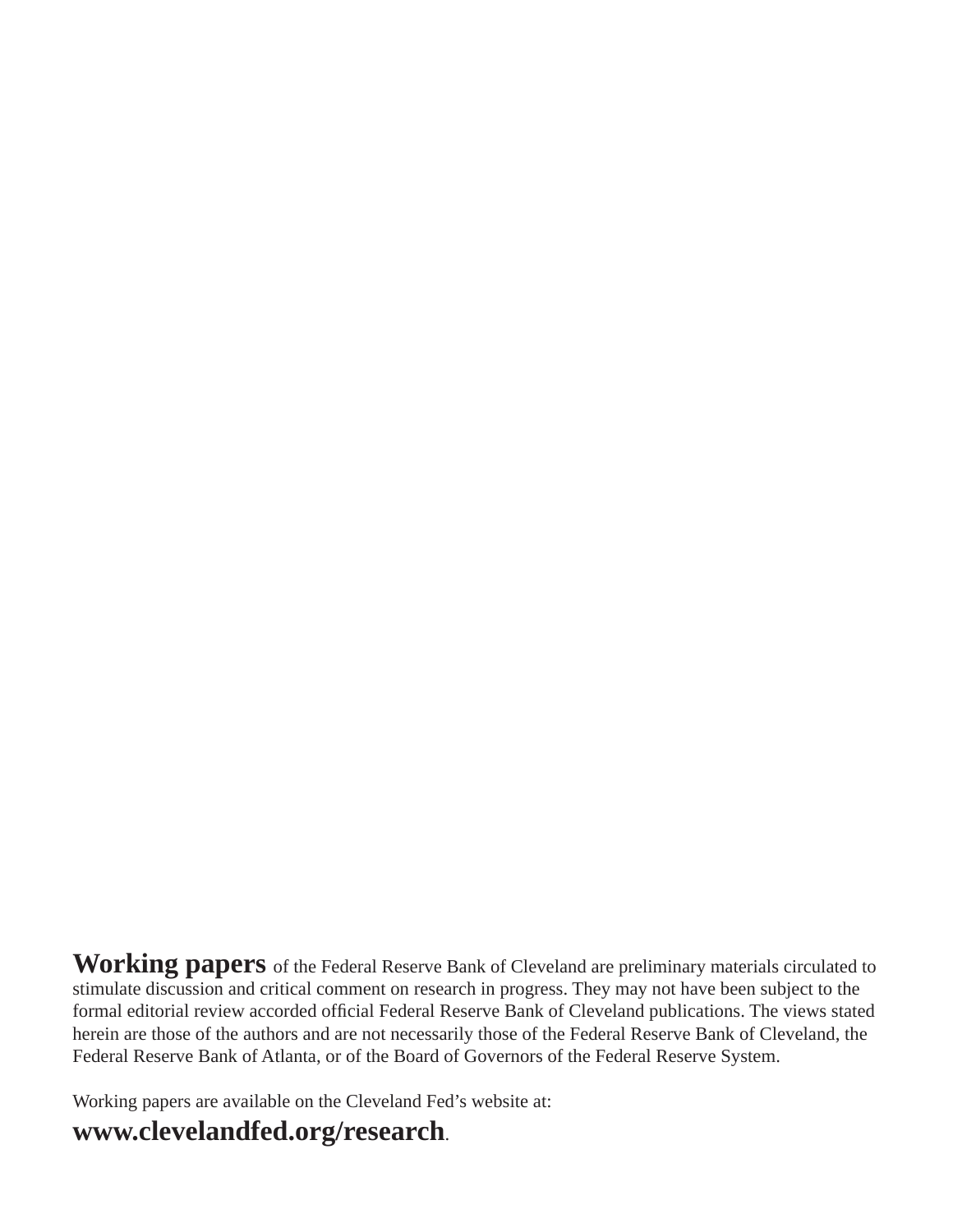# **Trimmed-Mean Infl ation Statistics: Just Hit the One in the Middle** Brent Meyer and Guhan Venkatu

This paper reinvestigates the performance of trimmed-mean inflation measures some 20 years since their inception, asking whether there is a particular trimmedmean measure that dominates the median CPI. Unlike previous research, we evaluate the performance of symmetric and asymmetric trimmed-means using a well-known equality of prediction test. We find that there is a large swath of trimmed-means that have statistically indistinguishable performance. Also, while the swath of statistically similar trims changes slightly over different sample periods, it always includes the median CPI—an extreme trim that holds conceptual and computational advantages. We conclude with a simple forecasting exercise that highlights the advantage of the median CPI (and trimmed-mean estimators in general) relative to other standard measures in forecasting headline inflation.

Keywords: Inflation, Inflation forecasting, trimmed-mean estimators. JEL codes: E31, E37.

\*First version September 2012.

**Suggested citation:** Meyer, Brent, and Guhan Venkatu, 2014. "Trimmed-Mean Inflation Statistics: Just Hit the One in the Middle." Federal Reserve Bank of Cleveland working paper no. 12-17R.

Brent Meyer is at the Federal Reserve Bank of Atlanta and can be reached at Brent.Meyer@atl.frb.org. Guhan Venkatu is at the Federal Reserve Bank of Cleveland and can be reached at Guhan.Venkatu@clev.frb.org. The authors thank Julio Blanco, Todd Clark, Alan Detmeister, and Tim Dunne for their helpful comments, criticisms, and guidance.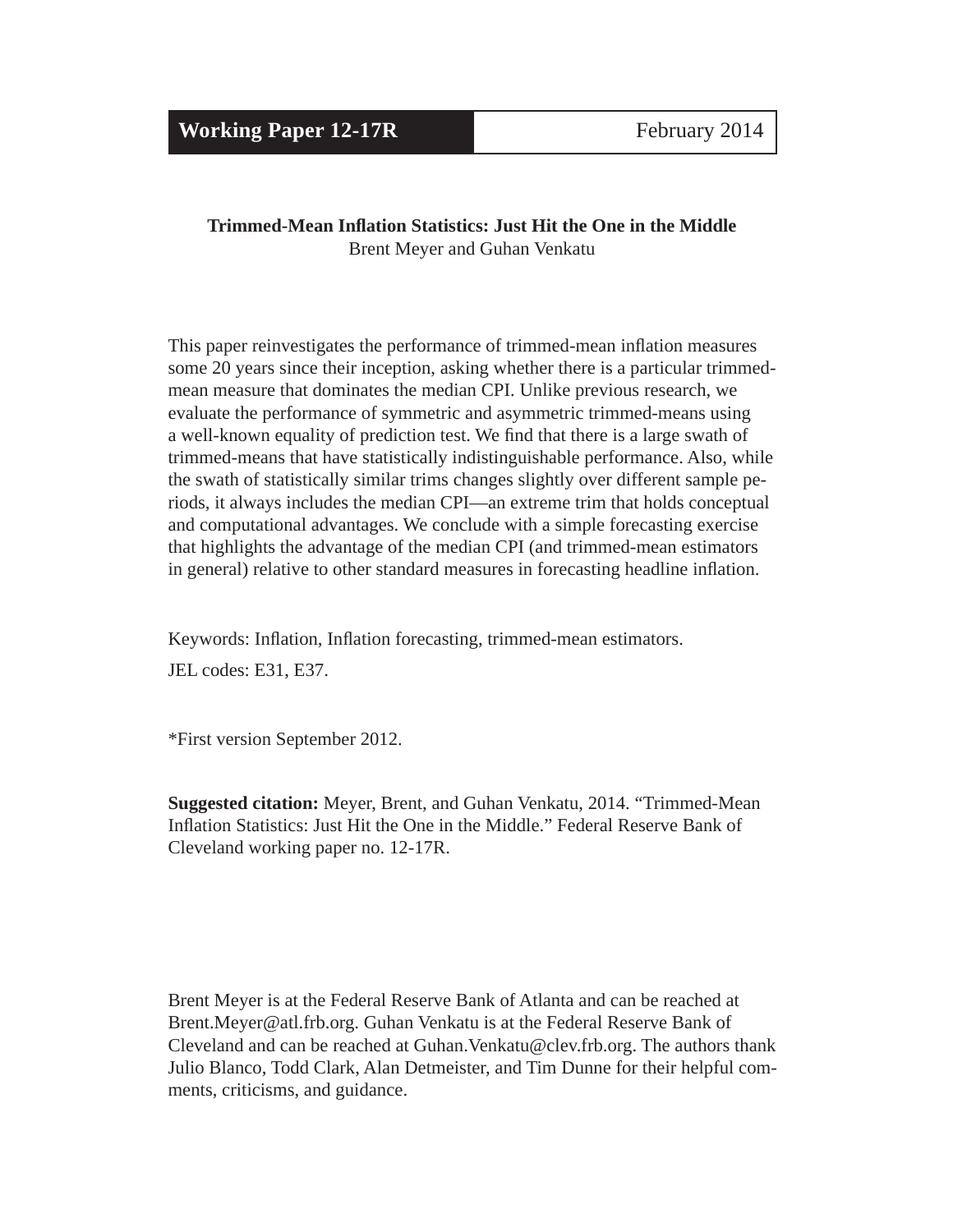### 1 Introduction

Trimmed-mean ináation statistics diagnose the most volatile monthly price changes as noise and "trim" them from the price-change distribution, leaving a clearer inflation signal behind. These measures systematically remove sources of noise on a monthly basis, rather than ad hoc exclusionary measures such as the ex food and energy ("core") CPI— which implicitly suggests that relative price changes in all other retail price components are inflation signal, even though food prices are no more volatile than the core CPI itself (Clark 2001).

It's been roughly 20 years or so since trimmed-mean inflation statistics were first examined by Bryan and Pike (1991), and then more rigorously by Bryan and Cecchetti et al (1994, 1997). Bryan, Cecchetti, and Wiggins (1997) documents that the retail price-change distribution is leptokurtic (fat-tailed), arguing that in the presence of excess kurtosis the mean is an inefficient measure of location compared to a trimmed-mean approach. They find that the "optimal" symmetric trimmed-mean CPI measure is an 18% percent trim using the benchmark of the 36-month centered moving average in the headline CPI. In similar work, Bryan and Cecchetti  $(1994)$  also focus on the more extreme trim, the median CPI, and tout its use as a "core" ináation measure because it is more strongly correlated with changes in the money supply and a better forecaster than the ex food and energy CPI.<sup>1</sup>

In this paper we investigate whether the median CPI is still the appropriate trimmedmean inflation statistic to use as a measure of underlying inflation. Rather than just focusing on symmetric trims like Bryan and Cecchetti et al, we open our investigation up to the full set of symmetric and asymmetric trims. In somewhat of a departure from other research on underlying inflation, we use gauge the usefulness of a particular trimmed-mean inflation measure by its ability to forecast future inflation. Importantly, we test whether modest differences in forecasting ability are statistically different using the Diebold-Mariano (DM) equality of prediction test. Our sample includes data from 1967 through 2013, and we test for changes in the "optimal" trim by splitting the sample and allowing for rolling-windows. We close with a simple forecasting exercise that highlights the advantage of the median CPI (and trimmedmeans in general) relative to other standard inflation measures.

<sup>&</sup>lt;sup>1</sup>In that paper, the optimal trim is the 15 percent trimmed-mean, which is chosen because it was the minimum variance estimator during their sample period.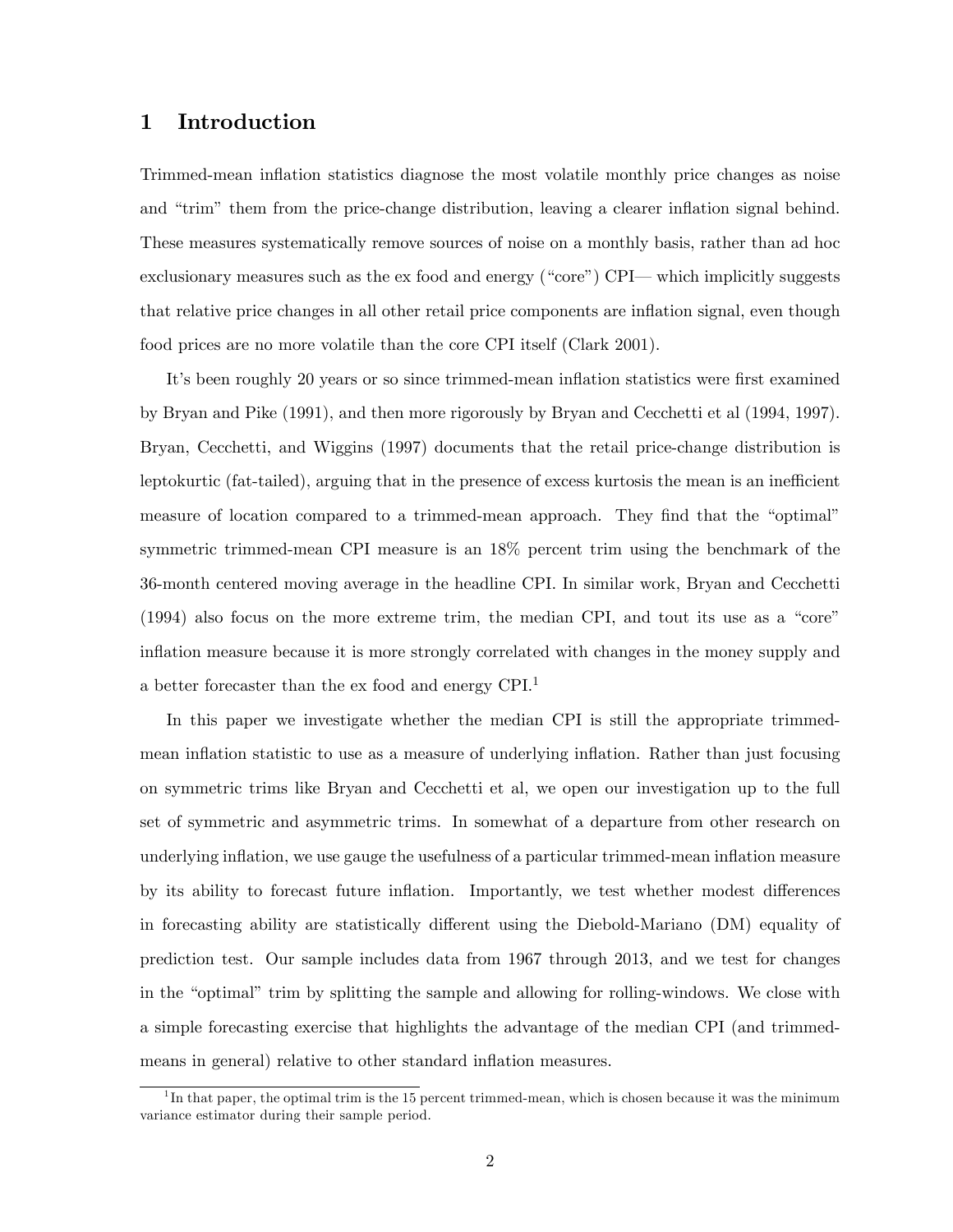Others have investigated trimmed-mean inflation statistics since the work of Bryan and Cecchetti et al in the mid-1990s. Smith (2004), using both conditional and unconditional forecasting models, Önds that the weighted median CPI outperforms the core CPI. Clark (2001) evaluates a handful of core inflation measures' ability to track the current inflation trend and forecast future inflation, and finds the  $16\%$  trimmed-mean CPI and CPI ex energy to be superior "core" measures. Meyer and Pasaogullari  $(2010)$  find the median and the  $16\%$  trimmed-mean CPI forecast year-ahead headline inflation about as well as inflation expectations do, and outperform simple forecasting models. Crone, Khettry, Mester, and Novak (2013) found that over longer-horizons (i.e. 24-months), the median CPI yields a forecast significantly superior to that of the headline or ex food and energy CPI index.

Dolmas (2005) applies the trimmed-mean procedure to Personal Consumption Expenditures Price Index (PCE) data. He allows for asymmetric trims and ties their use to the shape of the PCE price change distribution over his sample period. Interestingly, through a series of forecasting exercises, Dolmas points to a "cost" of imposing symmetry in terms of a higher root-mean-squared error (RMSE). However, he does not test to see if these losses in forecast accuracy are significant. Interestingly, Detmeister  $(2011)$  created an "core" inflation statistic that takes an "ex post" average of all possible symmetric trims (from essentially a headline measure to the median) and finds it performs "on par" with the Dolmas' asymmetric trim at tracking trend inflation or predicting future inflation.

Many studies in this area of research—such as Clark  $(2001)$  or Cogley  $(2002)$ —start with a candidateís ability to track an in-sample trend, and then evaluate its ability to forecast future ináation in an out-of-sample setting. This paper proceeds in a similar fashion, except that instead of a centered or backward looking trend, our benchmark is annualized inflation over the next 3 years.

As a preview of our results, we find that since 1983, the trimmed-mean CPI measure with the lowest RMSE is the  $31-35$  percent trimmed-mean—which trims 31 percent off the lower tail and 35 percent off the upper tail. However, the forecast stemming from this trim is not statistically different from that of a wide selection of trimmed-means over a variety of time-periods. Interestingly, this wide-swath of trims with statistically equal forecasting power tends to include aggressive and roughly symmetric trimming points, such as the median CPI.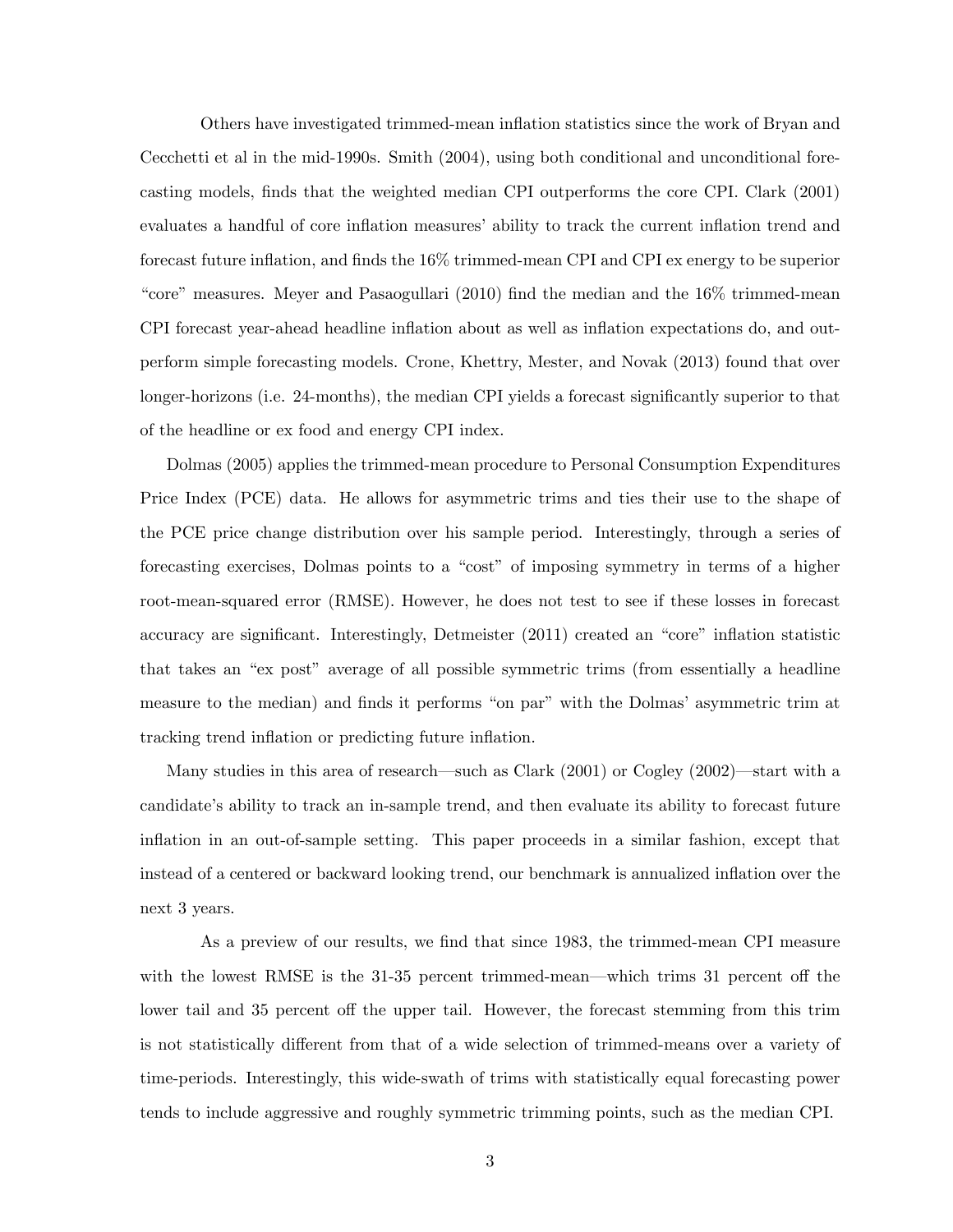In general, we find aggressive trimming (close to the median) that is not too asymmetric appears to deliver the best forecasts over the time periods we examine. However, these "optimal" trims vary across periods and are never statistically superior to the median CPI. Given that the median CPI is conceptually easy for the public to understand and is easier to reproduce, we conclude that it is arguably a more useful measure of underlying inflation for forecasters and policymakers alike. We close with evidence that the median CPI and other trimmed-mean estimators generally outperform the headline CPI (and core CPI) in an out-of-sample forecasting test.

# 2 Data

The Consumer Price Index (CPI) is one of the two major retail prices indexes constructed for the United States. Its data are collected and assembled by the Bureau of Labor Statistics (BLS). In its broadest form, the CPI tracks the ináation experienced by urban consumers, or roughly 87 percent of the US population.<sup>23</sup> The index is currently divided into 211 categories called item strata, which are associated with 8 major groups: Food and Beverages, Housing, Apparel, Transportation, Medical Care, Recreation, Education and Communication, and Other Goods and Services. Also included in the index are taxes and government-charged user fees, such as auto-registration fees.

To collect price information on item strata, BLS employees call or visit thousands of retailers, rental units, and doctors' offices in 38 urban areas across the US every month. In particular, these employees collect data for 305 items, called entry-level items, associated with the item strata. If an item in this set is no longer available, or has changed in quantity or quality, the field worker selects a substitute, and notes the change. Analysts at the BLS's national offices then make any adjustments necessary to preserve consistency and comparability in the price data on an item across time.

The weights for the item strata in the CPI are based on information from the Consumer

 $2$ There are 38 separate areas that form the full urban sample.

<sup>3</sup> Strictly speaking, this measure is called the Consumer Price Index for All Urban Consumers, or the CPI-U. A related measure, called the Consumer Price Index for Urban Wage Earners and Clerical Workers, or the CPI-W, tracks the inflation experienced by a subset of all urban consumers, who represent about 32 percent of the US population.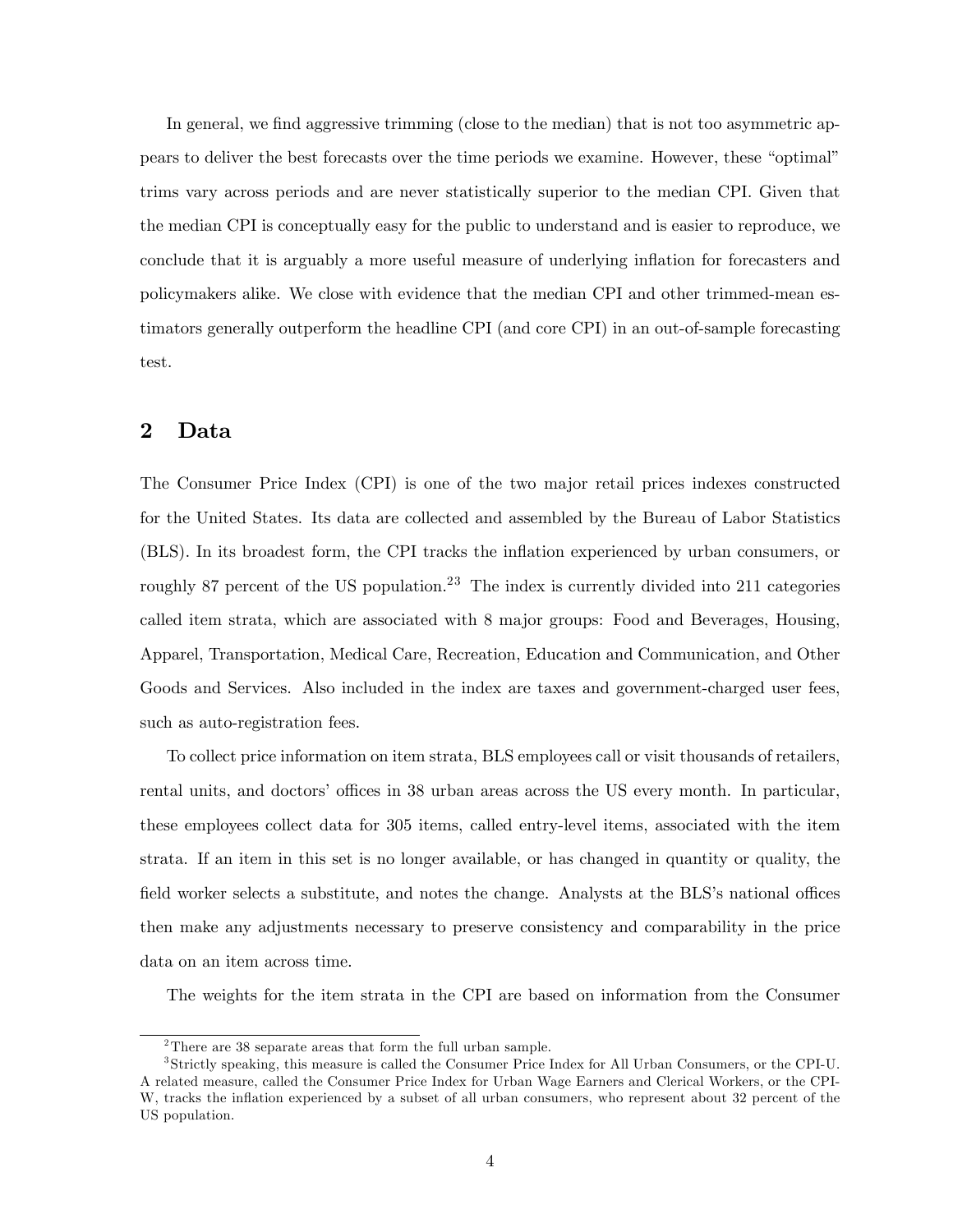Expenditure Survey (CEX). In this survey, some households provide information on their quarterly purchases, while others provide more detailed bi-weekly diaries, to track more frequently purchased items, such as food and personal care products. Over a 2 year period, the BLS estimates that the CEX provides it with approximately 28,000 weekly diaries and 60,000 quarterly interviews. Since 2002, the BLS has updated CPI expenditure weights every two years. For example, as of January 2012, expenditure weights in the CPI are based on data from the 2008-2010 CEX. In the two years prior to that, beginning in January 2010, expenditure weights were based on data from the 2006-2008 CEX. Before 2002, weights were updated approximately every 10 years.

In between biennial updates of expenditure weights, the BLS assumes that the quantity of items in the CPI market basket does not vary. Expenditure shares, however, will change because of changes in item prices. As such, the biennial weights originally drawn from the CE are updated monthly as follows:

$$
W_{i,t+1} = \frac{w_{i,t} \times \left(\frac{p_{i,t+1}}{p_{i,t}}\right)}{\left(\frac{P_{i,t+1}}{P_{i,t}}\right)}
$$

where  $w_{i,t}$  is the weight of item i at time t, and  $\{w_{i,t} | 0 \leq w_{i,t} < 1\}$ ,  $p_{i,t}$  is the index value of item i at time t, and  $P_t$  is the index value of the CPI at time t, where  $P_t = \sum w_{i,t} p_{i,t}$ .

In this analysis, we use data from January 1967 to December 2013, which are divided into 3 periods: January 1967 to December 1982, January 1983 to December 1997, and January 1998 to December 2013. Though the entire CPI is used in each of these three periods, each employs different degrees of aggregation of the item strata. The first period,  $1/1967-12/1982$ , uses 36 components. The second period, 1/1983-12/1997, uses 42 components, and incorporates a change in the way that owner-occupied housing is treated in the CPI. The last period 1/1998- 12/2013, uses 45 components, and incorporates a major revision to the CPIís item structure, as well as regional indexes for owner-occupied housing.<sup>45</sup> In all cases, we use seasonally adjusted indexes for components where they exist.

<sup>&</sup>lt;sup>4</sup>There are actually 44 indexes from January 1998 to December 2001. The 45th index, leased cars and trucks, begins in January 2002.

 ${}^{5}$ For information on the construction of regional indexes for owner-occupied housing, see  $[\text{http://www.clevelandfed.org/research/data/us-inflation/revmcpi.cfm}].$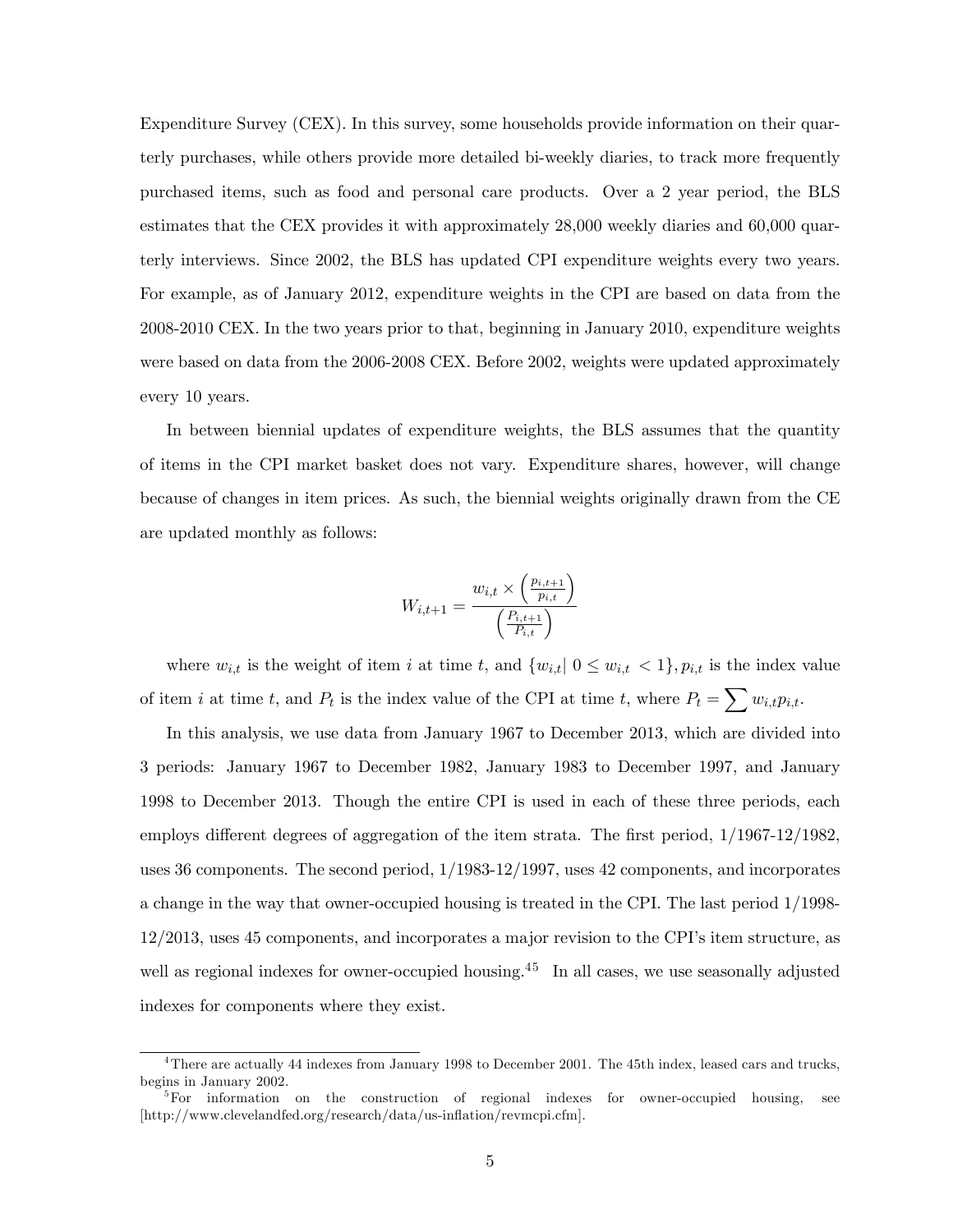The largest change between the 1967-1982, and 1983-forward time periods is a change in the BLS' methodology for measuring owner-occupied housing costs. In December 1982, the BLS switched to a rental equivalency approach. This change in methodology created a new component—Owners' Equivalent Rent  $(OER)$ .<sup>6</sup> OER is the largest single component in the CPI, accounting for roughly 25 percent of the overall index by expenditure weight.

Having one oversized component relative to the rest of the market basket creates a potential issue for trimmed-mean price statistics. As the aggressiveness of the trim increases (toward the median) the influence of this component could grow disproportionately. For example, from January 1998 to July 2007 OER was the median component roughly two-thirds of the time. Brischetto and Richards (2007) recognized this and proposed a solution to reduce the influence of OER on the median CPI, by breaking it up into smaller regional components. The Federal Reserve Bank of Cleveland has adopted this procedure and it has lessened the frequency that an OER component is the median component.<sup>78</sup>

# 3 Choice of Benchmark

The choice of inflation benchmark is a key aspect of research on underlying inflation measures. Some attempts focus on a candidate measure's ability to track or forecast inflation horizons of a year or less. In our view, this isn't a long enough time period to allow relative price shocks to unwind, and much of what is expressed in the near-term growth rate of headline inflation is noise. We prefer to measure inflation over longer, monetary policy relevant, time horizons that have a greater propensity to exude true inflation—the effect on prices in general that is due to directly to the impact of monetary policy. In this sense, a more appropriate benchmark would be to measure inflation over a 2 or 3 year time horizon.

 ${}^{6}$ In 2010, the BLS shifted the relative importance value (weight) of an unpriced component—'secondary residences<sup>'</sup> from 'lodging away from home' to OER, and changed the new component name to 'owners' equivalent rent of residences. The BLS stated the reason for the shift was to lessen the volatility of the shelter. This move did not change the price index for OER, it just added a little less than 1.0 percentage point to its weight (potentially contributing to an entirely different issue for extreme trimmed-mean measures like the median CPI).

<sup>&</sup>lt;sup>7</sup>See http://www.clevelandfed.org/research/data/us-inflation/revmcpi.cfm for more details.

<sup>&</sup>lt;sup>8</sup>In some sense, the results we present later in the paper may ease some discomfort with this potential issue, as the median CPI is in the set of statistically similar forecasts in every time horizon we investigate.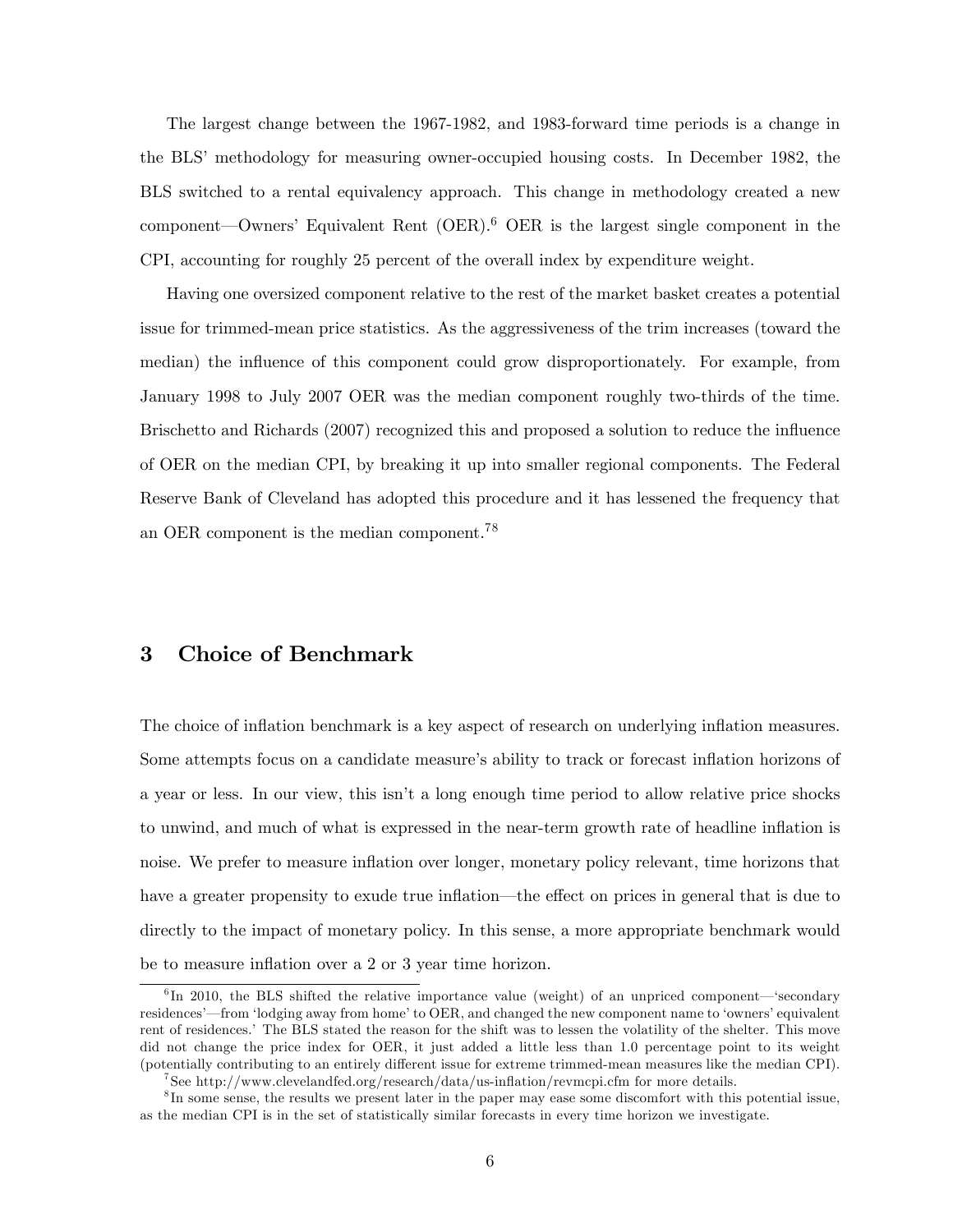Many studies of core inflation treat a longer-run centered moving average as their trend proxy. In fact, much of Bryan and Cecchettiís work uses the 36-month centered moving average in the headline CPI as its benchmark. However, using a centered moving average would leave this paper open to Blinder's critique of Cecchetti (1997):

Regarding the criterion, notice that a 36-month centered moving average treats the past and the future symmetrically. That is natural from the viewpoint of a scholar analyzing historical data. But it is very unnatural from the viewpoint of a central banker living in real time. Historically,  $t - 1$  and  $t + 1$  look more or less the same. But if you must make a decision at time  $t$ , there is a world of difference between  $t - 1$  and  $t + 1$ . The past is known; the future is not. More important, the past is the dead hand of history, but the central bank must worry about the future.

We take Blinder's advice and focus on trimmed-means' ability to track the trend in future inflation, specifically the annualized percent change in the headline CPI over the next 36 months. This choice of benchmark allows enough time for most relative price changes to work themselves out, leaving just the monetary impulse that is inflation behind.

We could have also chosen the 24-month ahead annualized percent change in the CPI as our inflation benchmark. The results of our empirical tests would largely be unaffected by switching to this benchmark. However, as the gasoline price shock of 2008 unwound, the 24 month annualized percent change in the CPI actually turned negative in early 2010. Given that this "deflation" was largely driven by falling energy prices, it suggests that a 24-month growth rate isn't quite long enough to dampen the effect of relative price shocks.

### 4 Evaluating the full set of trimmed-means

As in Bryan, Cecchetti, and Wiggins (1997), we calculate weighted  $\alpha$ ,  $\beta$ %-trimmed means in the following fashion. We first begin by sorting the monthly price-change data, $\{x_1, x_2, \ldots x_i\}$ , and the associated weights,  $\{w_1, w_2, \ldots w_i\}$ . The percent trimmed from the lower tail is  $\alpha = jn$ ,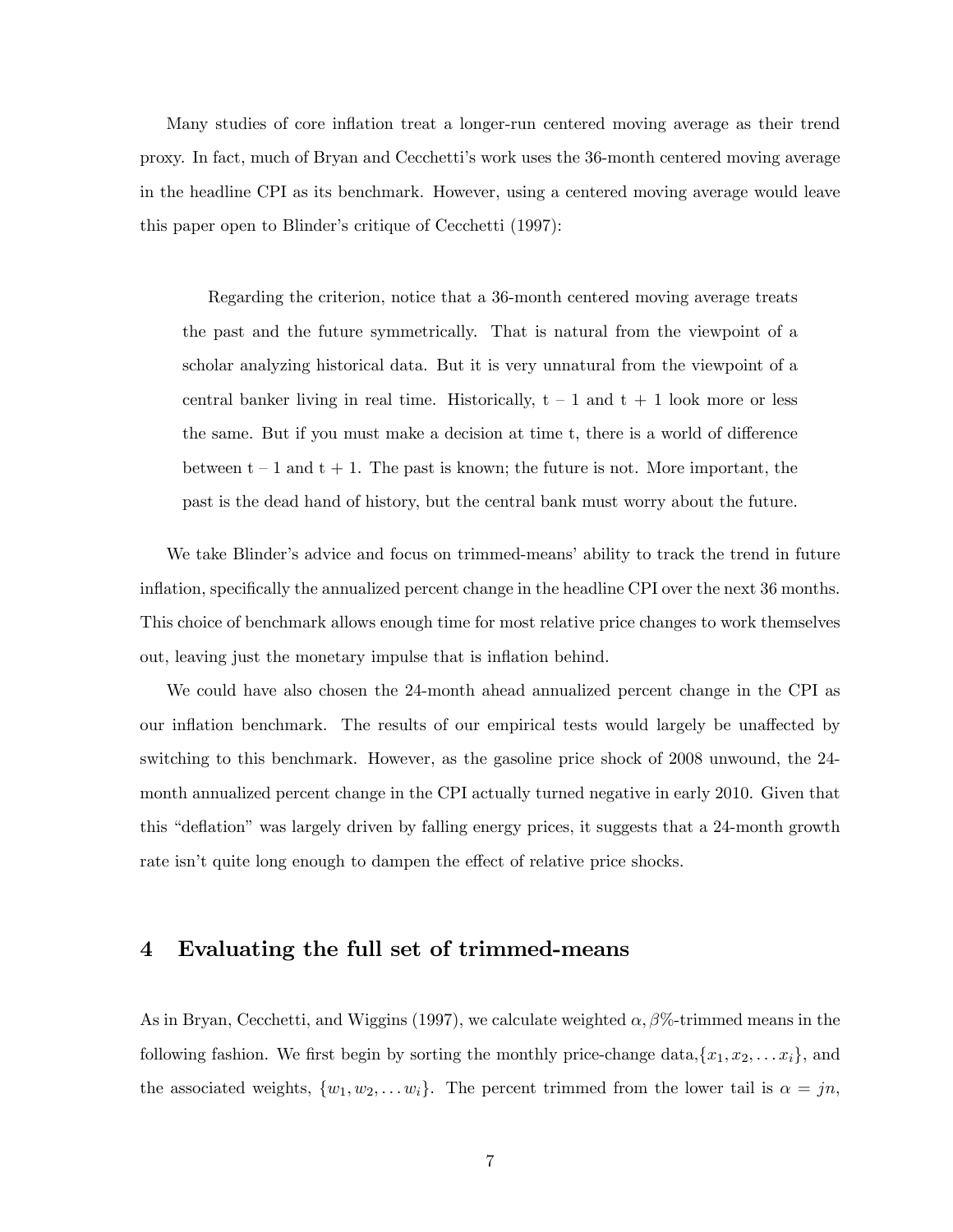while the percent trimmed from the upper tail is  $\beta = kn$ ;  $\alpha$  and  $\beta = \{0, 1, 2, \ldots, 50\}$ . The  $\alpha$ ,  $\beta$ %-trimmed mean is given by:

$$
\overline{x}_{\alpha,\beta} = \frac{1}{n-j-k} \sum_{i=j+1}^{n-k} w_i x_i
$$

We trim the weighted distribution in 1-percent increments, to create 2500 unique trimmedmean measures. To make comparisons to the forecast target, the subsequent 36-month percent change in the CPI, we annualize all figures. For example,

$$
\overline{x}_{\alpha,\beta}^{ann} = \left( \left( \frac{\overline{x}_{\alpha,\beta} + 100}{100} \right)^{12} - 1 \right) * 100
$$

We then compare each trimmed mean,  $\overline{x}_{\alpha,\beta}^{ann}$ , at time t to the forecast target at time  $t + 36$ , and generate a summary measure for forecast accuracy, root mean square error (RMSE), as follows:

$$
RMSE_{\alpha,\beta} = \sqrt{\frac{1}{t} \sum (\pi_{(t+36)}^{ann} - \overline{x}_{\alpha,\beta}^{ann})^2},
$$

where  $\pi^{ann}_{(t+36)}$  is the annualized, 36-month percent change in the CPI from time t to  $t + 36$ .

In attempting to determine which trimmed-mean measure will be the best forecaster of future inflation, we take two approaches:

1) Non-rolling sample: Uses the entire time series, or a specific subsample, to find the trimmed-mean,  $\overline{x}_{\alpha,\beta}^{ann}$ , with the lowest RMSE.

2) Rolling samples: Uses overlapping, 5-year and 10-year windows. For example, we calculate each  $RMSE_{\alpha,\beta}$  for data from the initial 5-year window,t to  $t+60$ . The trimmed-mean,  $\bar{x}_{\alpha,\beta}^{ann}$ , with the lowest RMSE in this initial period is saved as the best trimmed-mean forecaster for time t, along with its trimming percentages  $\alpha$  and  $\beta$ . This process is then repeated for the next 5-year window,  $t + 1$  to  $t + 61$ , with the relevant information assigned to time  $t + 1$ , and so on. In this way, we construct a time-varying, best trimmed-mean forecaster. The process is carried out in the same way for the 10-year rolling windows.

We then take these lowest-RMSE trimmed-mean measures, and compare their squared fore-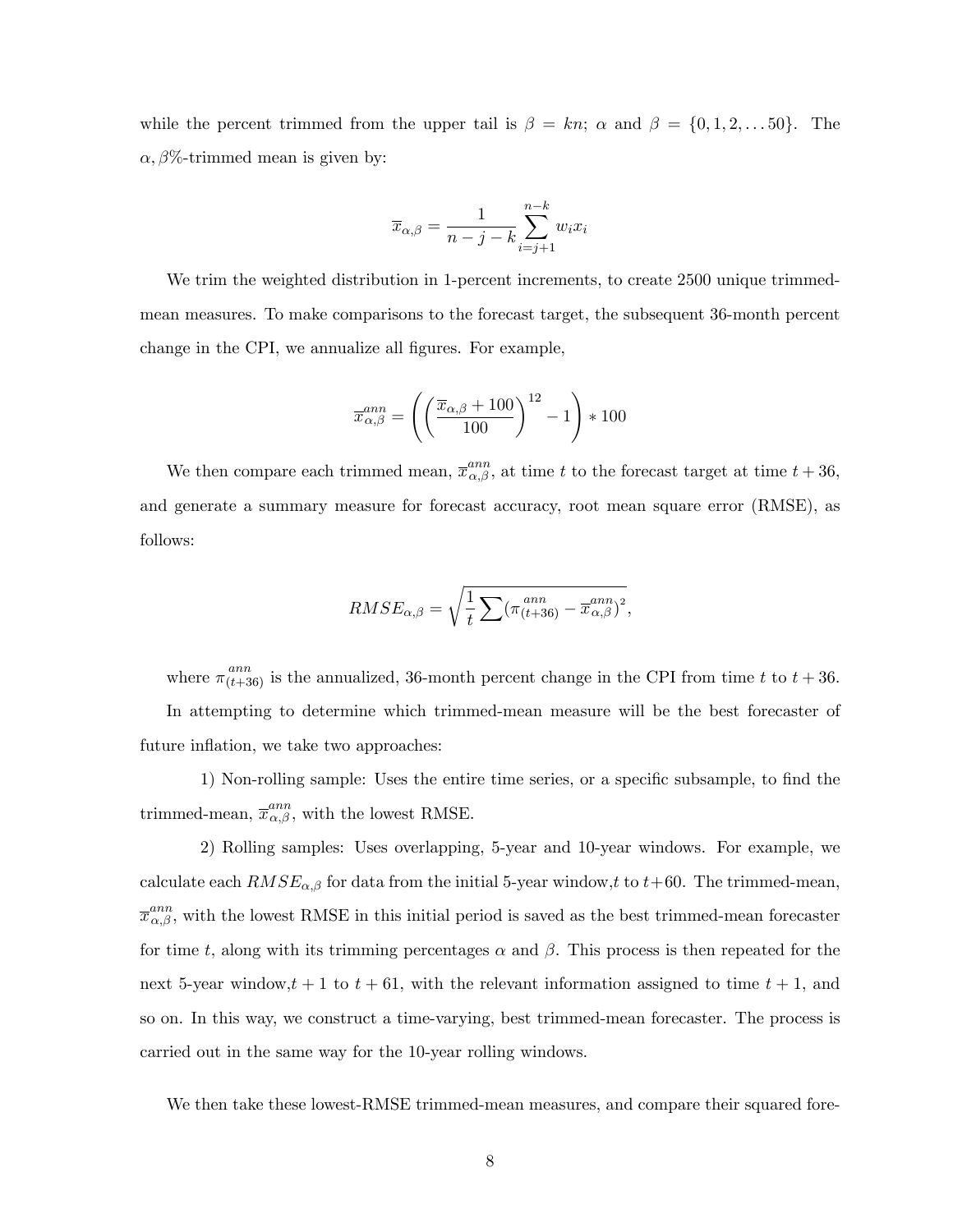cast errors to those from trimmed-means with higher RMSEs, to determine whether the differences are statistically significant. To do this, we use a Diebold-Mariano (DM) test with the pre-whitened quadratic spectral kernel introduced by Andrews and Monahan (1992) to correct the standard errors for heteroskedasticity and autocorrelation.<sup>9</sup> A common approach is to use a DM test with Newey-West standard errors that employs the Bartlett kernel. However, Clark and McCracken (2011) show that as the prediction horizon increases (and in small samples), this variance estimator becomes biased, overstating the rejection region.

Using the CPI component data described in the above section, we now compute the entire set of symmetric and asymmetric trimmed-mean price statistics. The least aggressive trimmedmean (or mean in this case) is the headline CPI; and the most aggressive trimmed-mean measure is the median (which trims 49.99 percent from each tail). Unlike Bryan and Cecchetti, we evaluate our candidates for "optimal" trim on the basis of their ability to forecast our benchmark for inflation—that is the annualized percent change in the headline CPI over the next 3 years.

It should be mentioned that we are only investigating trimmed-mean measures over 1-month horizons. Others, such as Detmeister (2011), have suggested that it may be useful to investigate longer component sampling horizons (say, 3-month or 6-month annualized percent changes) and then perform the trimming procedure. While this method would result in a less disperse price change distribution, it would also muddy the inflation signal by allowing relative price changes to becoming embedded in less aggressive trims. For example, a sharp one-month price spike in a single component that undoes itself the next month may not be trimmed out of a procedure that takes the trimmed-means on 3-month growth rates of the components. Yet, those large, opposing price swings are likely indicative of mismeasurement or seasonal adjustment noise and are precisely what trimmed-means were developed to eliminate.

<sup>&</sup>lt;sup>9</sup>We also tried the Harvey-Leybourne-Newbold (HLN) approach and found qualitatively similar results. However, as noted in Clark and McCraken (2011), the HLN test isn't guaranteed to yield a positive variance, which lead, in this application, to incomplete results over a few time horizons.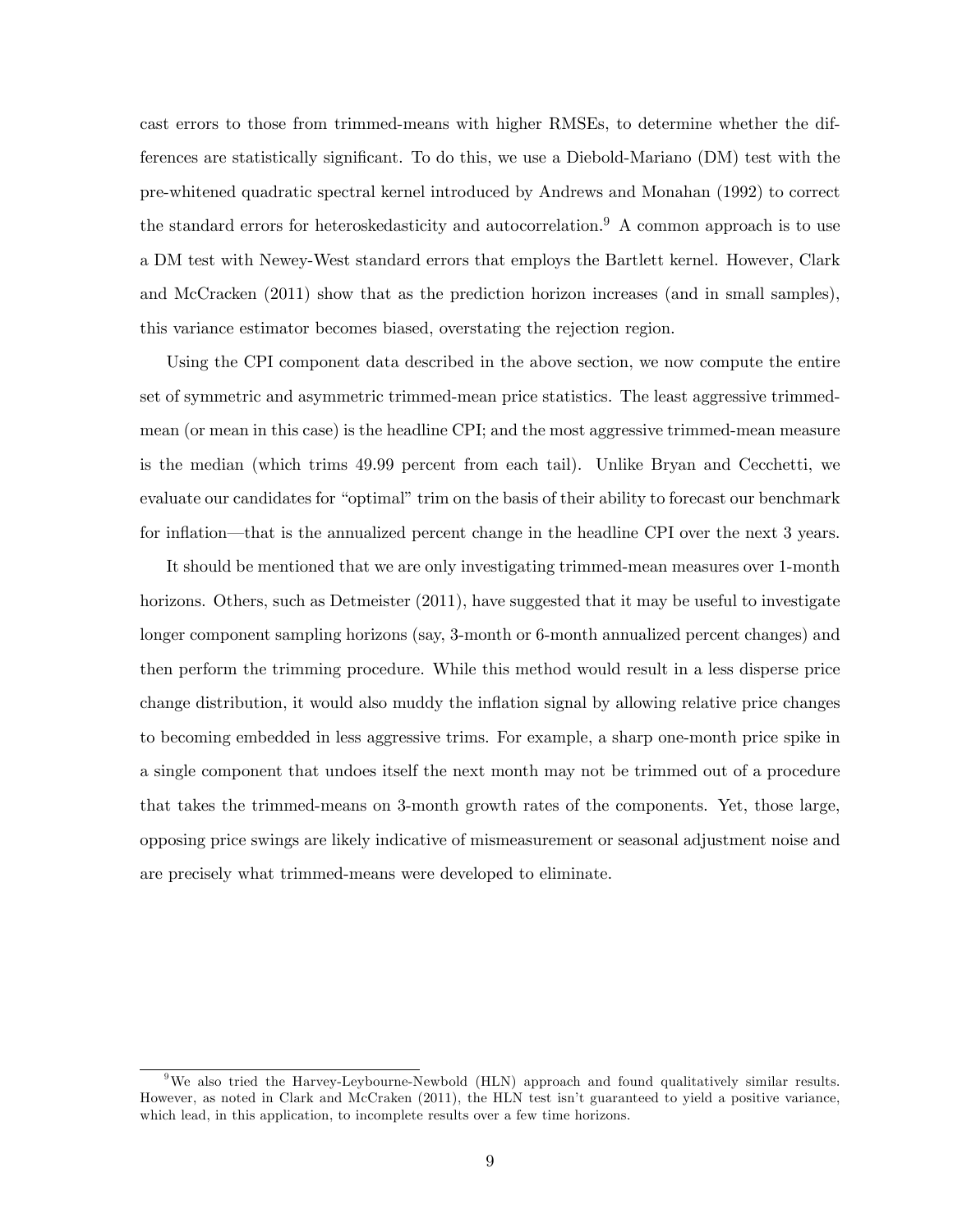#### 4.1 Root-Mean Squared Errors

Figure 1 plots the RMSEs for all the various trimmed-mean measures over our full sample from January 1967 to December 2013.<sup>10</sup> The lowest RMSE belongs to  $\overline{x}_{43,49}$ , which is the trimmed-mean CPI that excludes 43 percent of the lower tail and nearly all (49 percent) of the upper tail. The contour plot reveals a small area (in royal blue), just shy of the symmetric trim (the black line) where all of these trimmed-mean measures have a RMSE between 2.0 and  $2.5<sup>11</sup>$  That next swath (lighter blue) ranges from a RMSE of 2.5 and 3.0. This grouping is roughly symmetric and is fairly large—encapsulating the median CPI all the way to about a 6 percent symmetric trim. Going further out on the contour plot, the deterioration in forecast accuracy tends to follow the same shape; venturing too far away from a symmetric trim leads to a poorer RMSE. In fact, the worst performing trim, the  $\overline{x}_{49,0}$  excludes the lower-half of the distribution leaving the just the upper-half remaining, and carrying a RMSE of 7.45 (roughly three times worse than the best performing trim).

Next, we'd like to pay particular attention to the period following what's commonly referred to as the "Volker Disinflation.<sup>"12</sup> Figure 2 shows the post-1982 contour plot. Post-1982, the  $\overline{x}_{31,35}$  owns the best forecast accuracy, with a RMSE of 1.08. That said, there are roughly 100 or so trims (of the 2500 total) that have a RMSE within 0.1 percentage point of the  $\overline{x}_{31,35}$ . This contour plot differs somewhat from figure 1. While it is still the case that, in general terms, asymmetric trims are associated with worse forecasting performance; the lowest RMSE swath is much larger that in figure  $1^{13}$ 

 $10$ The trimmed-mean measures are tracking 3-year ahead inflation, therefore the evaluation period ends in December 2010.

<sup>&</sup>lt;sup>11</sup>The lowest RMSE over the whole time period, belonging to  $\bar{x}_{43,49}$  is 2.44, so the scale may be overstating the relative forecast accuracy a little.

 $12$  If the monetary regime, inflation process, or some other structural factor has changed since then, the results in Figure 1 may not hold. Also, the item strata changed in level of aggregation and component definition starting in January 1983. Bryan, Cecchetti, Wiggins (1997) note that the level of kurtosis positively correlated with the number underlying components. The addition of 6 additional components may have increased the kurtosis in the underlying price change distribution, changing the "optimal" trim.

 $13$  Figures A1 and A2 in the appendix further illustrate the difference between the two time periods. The blue dots signify the minimum RMSE over these sample periods. Over both periods, the RMSE falls as the trimming point increases, say, to about a 10 percent symmetric trim. After that, the gains are much smaller.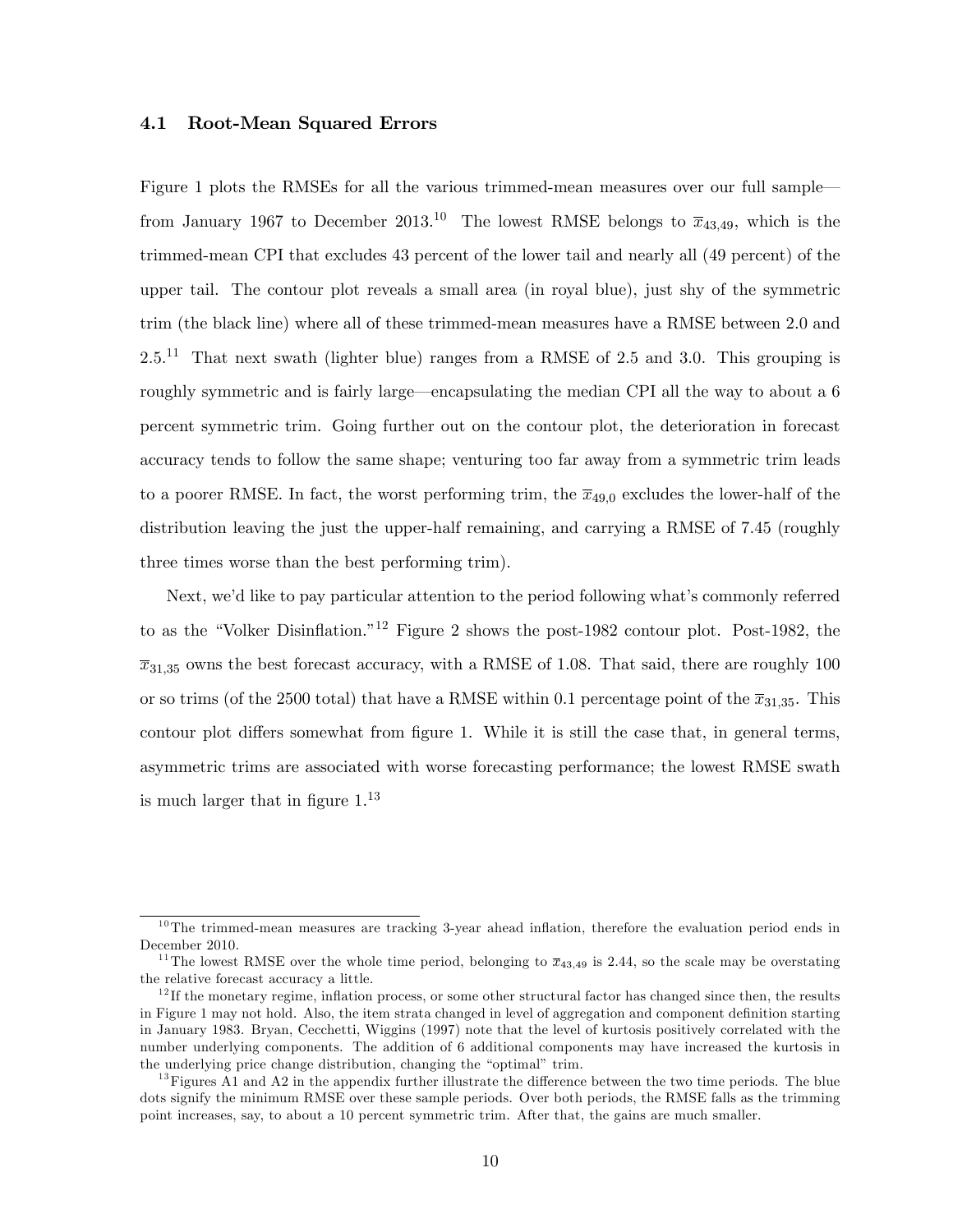#### 4.2 Statistical Significance

To determine the statistical significance of these modest differences in forecasting performance, we employ the Diebold-Mariano (1995) equality of prediction test that utilizes the pre-whitened quadratic-spectral kernel to ensure HAC standard errors. Figure 4 shows the results from our equality of prediction tests for the full sample period (1967-2013). This procedure tests for the mean difference in squared forecast errors between the trim with the lowest RMSE during that time period and all others. The orange areas show (with  $90\%$  and  $95\%$  confidence) where we fail to reject the null hypothesis that the mean difference forecast errors between the "optimal" trim and the candidate trim are equal to zero. The 45 degree line (in black) represent the symmetric trims.

Figure 3 reveals a large swath of statically indistinguishable forecasts that include a majority of the symmetric trims. Interestingly, over this time period—one that includes the high inflation episode of the late 1970s—some extremely asymmetric cases could not be rejected. In fact, one could exclude the entire lower tail of the price-change distribution, as long as they trimmed at least 12 percent from the upper tail, and remain in the non-rejection area.

However, once we split the sample and focus on the post-1982 period, that extreme asymmetry disappears and the area of statistically indistinguishable predictions shrinks precipitously (illustrated in Figure 4). There appears to be a penalty in terms of forecasting accuracy as the trimming points become too asymmetric. Importantly, more aggressive trimming is needed to reach the edge of the non-rejection area. Focusing on just the symmetric cases for example, a 12% symmetric (6% from each tail) trim is statistically indistinguishable from the lowest RMSE trim in the full sample. Yet, once the 1967-1982 period is excluded from the sample, the amount of trimming necessary to reach the minimum threshold doubles to a 24% symmetric trim (or 12% from each tail). In either sample period, the median CPI appears in the non-rejection region.

Given the modest differences between figures  $3$  and  $4$ , we were curious about how much the "optimal" trim changed across sample periods. Figure 5 illustrates the changing nature of ìoptimalî trim in a 5-year rolling-windows framework. Interestingly, it appears that the upper and lower trimming points move in concert, which hints at the symmetric nature of the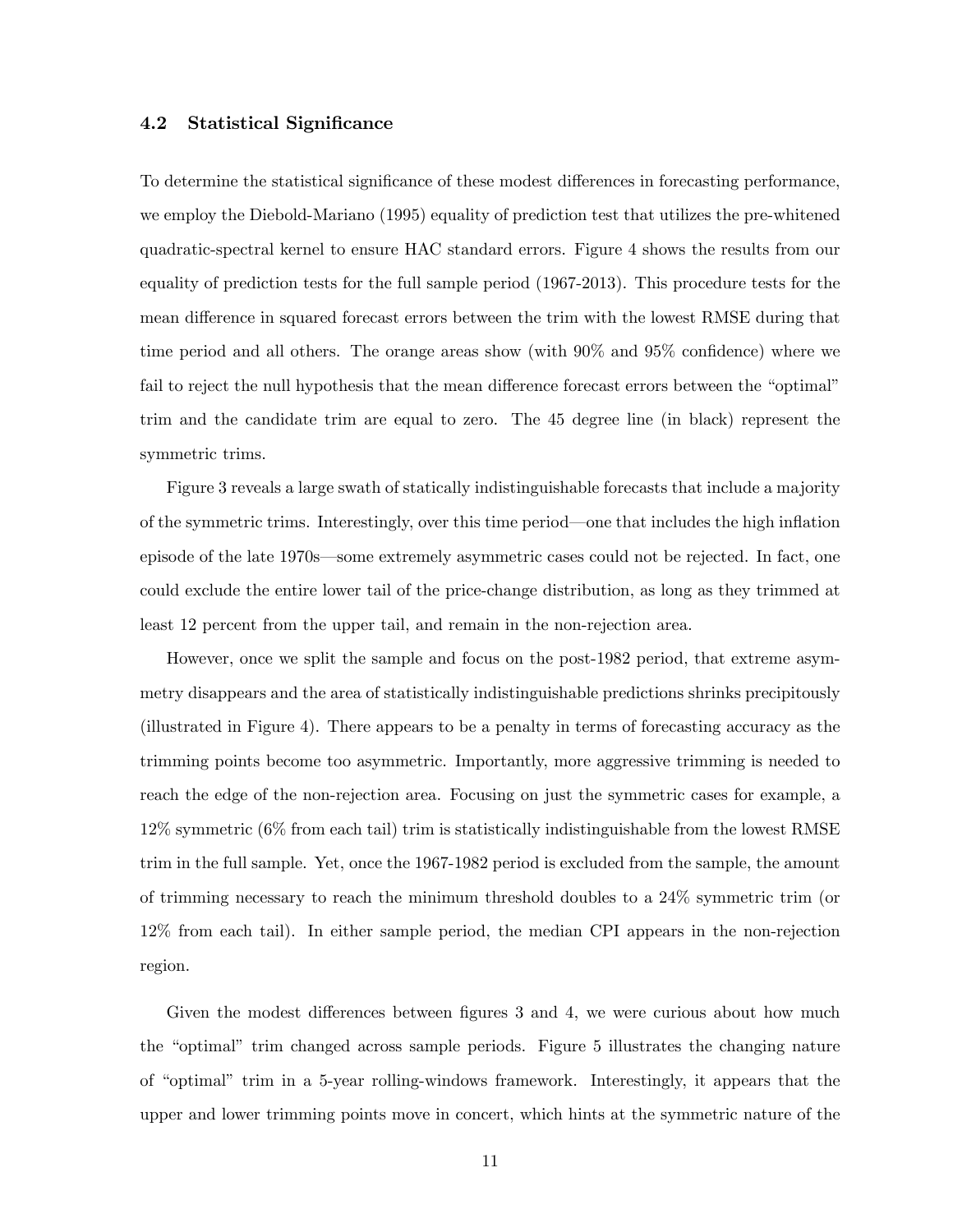process. This modest instability taken together with the wide area of non-rejection in figures 3 and 4, suggests that more aggressive (and roughly symmetric) trimming reduces the likelihood of producing poor forecasts.

Figure 6, which doubles the size of the overlapping windows, also highlights the instability of the optimal trim. Perhaps of more interest though, is that during the disináationary period of the 1980s and early 1990s, the optimal trim (while aggressive) wasnít symmetric. It appears that the optimal trimming points do not return to moving in concert until the mid 1990s. We find the modest, though insignificant (as highlighted in figure 4), widening of the optimal trimming points through much of the 2000s consistent with the so-called "Great Moderation" and "anchoring" of inflation expectations. This is a relatively sanguine period for price changes, and it isn't a surprise that the inflation signal is (usually) less distorted by relative price changes which would require a more aggressive trim. However, there are still windows that suggest that a more aggressive trim is optimal.<sup>14</sup>

In general our results suggest:

1) There is a wide range of trimmed-mean measures that deliver roughly "equal" forecasting accuracy.

2) That range of trims almost always includes the symmetric trims (after trimming roughly 20 percent or so of the most dramatic price changes from the monthly distribution).

3) No single trimmed-mean measure can be declared unequivocally "the best." However, over nearly every time period we examined, the median CPI is included in the set of trims that has statistically equal forecasting accuracy as the lowest RMSE trim in that time period. Given that the median CPI is conceptually and computationally simple, we'd advocate for its continued use as an underlying inflation indicator.

### 5 An Illustrative Forecasting Test

Given the results above—that there is no single trimmed-mean measure that strictly dominates the median CPI<sup><sub>n</sub>we still feel it necessary to illustrate its usefulness of the median CPI as</sup>

 $14$ We remain keenly interested in whether it is possible to tease out the "optimal" trim in real-time, perhaps through some sort of regime-switching model, but leave this for further research.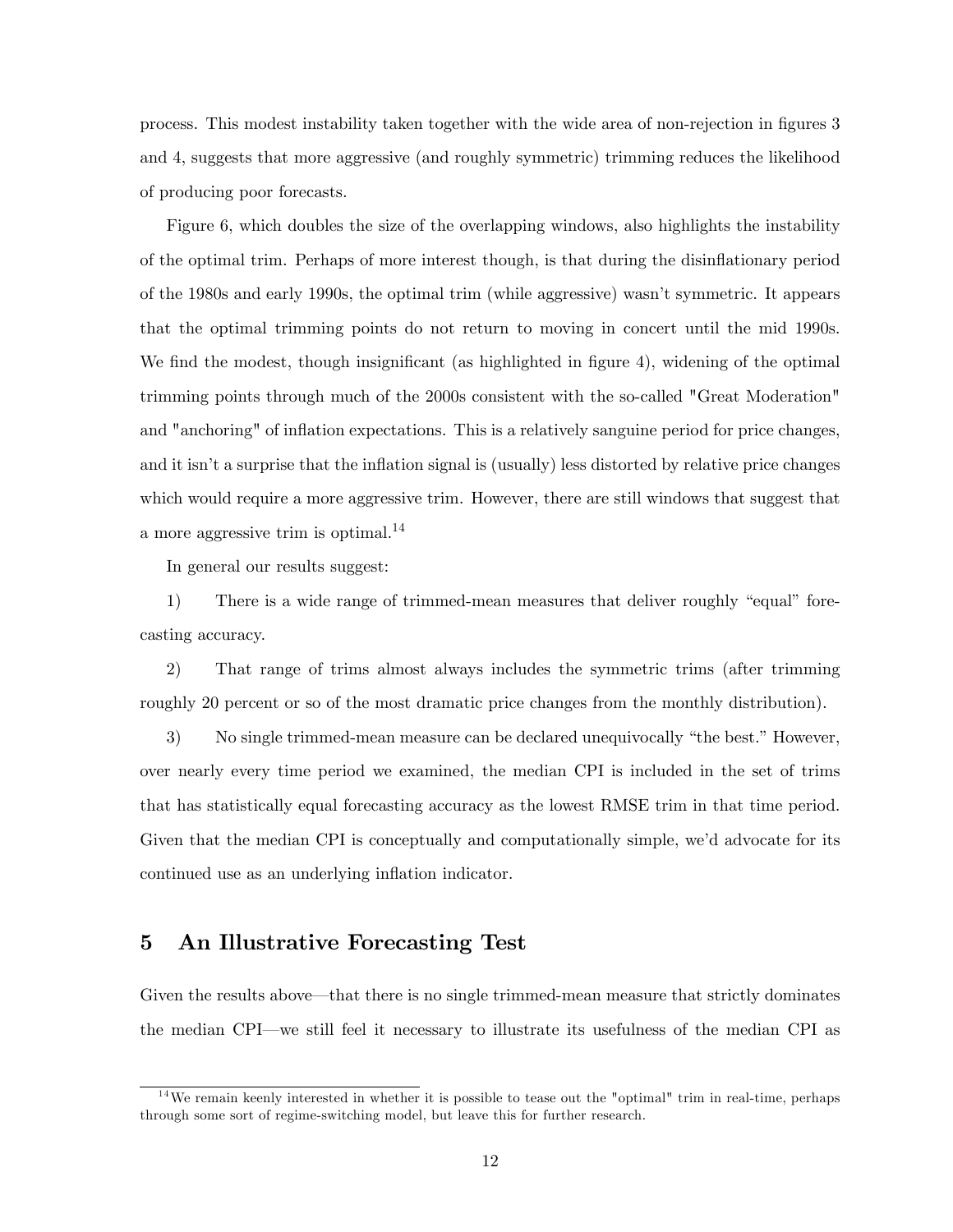an inflation forecaster relative to the headline and "core" CPI.<sup>15</sup> To perform this illustrative forecasting test, we follow the procedure set forth by Crone, Khettry, Mester, and Novak (2013).

In arguing against the use of "core" inflation measures as useful predictors of future inflation (and therefore appropriate guideposts for monetary policymakers to follow), they use a fixedwindow rolling regression technique to test whether the year-over-year growth rate in the CPI ex food and energy, CPI ex energy, or the median CPI (produced by FRBC) outperforms forecasts based on the trend in headline inflation. We proceed using their forecasting equation and a similar framework.

The forecasting equation is:

$$
\pi_{t,t+h} = \alpha + \beta x_{t-l,t} + \varepsilon_t ,
$$

where  $\pi_{t,t+h}$  is the annualized growth rate in headline inflation over the horizon t to  $t+h$ . We allow  $t+h = 6$ -, 12-, 24-, and 36-months ahead. Unlike Crone, Khettry, Mester, and Novak (2013) that restrict their independent "core" measure to its respective 12-month growth rate, in  $x_{t-l,t}$ , we allow  $l= 1,3,6,9,$  or 12 months.

Allowing for shorter growth rates in the various core measures is motivated largely by the work of Bryan and Cecchetti and is also suggested by Bryan and Meyer (2011). This research shows that the trimmed-means, by efficiently excluding noisy relative prices changes can more accurately forecast future ináation over shorter time horizons (i.e. 3-months). Bryan and Meyer even point out that the 3-month annualized growth rate in the median CPI can more accurately forecast 3-year ahead inflation than the 12-month growth rate in the headline CPI. They also note that as the length of the trend increases—say, looking at the 24-month annualized growth rate in the candidate forecasters—gains from using core inflation dissipate. To us, this actually makes intuitive sense. If, in fact, trimmed-means (and other core measures) are eliminating relative price noise appropriately, then as these noisy price movements unwind over longer horizons, the trend in core measures and headline inflation should converge.

We estimate our forecasting equation using a recursive (expanding-window) strategy that

<sup>&</sup>lt;sup>15</sup> For context, we also include the results for the  $16\%$  symmetric trimmed-mean CPI which is released alongside the median CPI by the Federal Reserve Bank of Cleveland.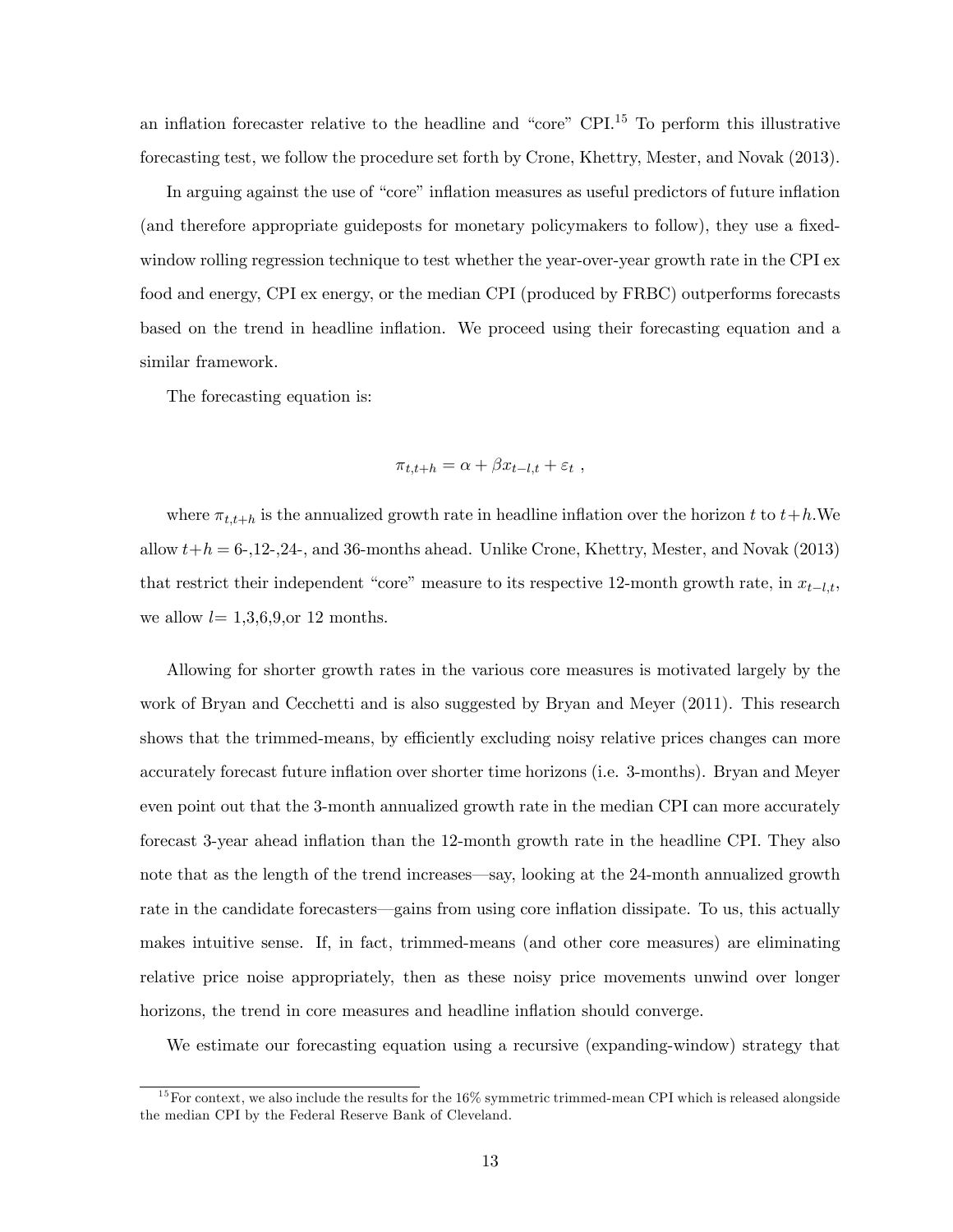begins in January 1968–the first date at which we have all the data necessary for estimation–and runs though the last available data point.<sup>1617</sup> We start with an initial 15-year (180 observation) window (January 1968-December 1982) and then use those coefficients to forecast inflation over the next 6-, 12-, 24-, and 36-months ahead. The first forecast error for each forecasting horizon and specification is then computed. We then iterate through all the available data, expanding the estimation window by 1 month and gather up forecast errors at each step.

We evaluate the forecasting performance of the various inflation measures by calculating the out-of-sample RMSEs and evaluating their statistical significance (using the headline CPI-based forecasts as the benchmark) with the Diebold-Mariano test. The null hypothesis under this test is that the two competing models have indistinguishable Önite-sample prediction errors.

We calculate the DM statistic as follows:

Let  $d_t = e_{1t}^2 - e_{2t}^2$ , where  $e_{1t}^2$  is the squared prediction error from the baseline model at time t. In our case, it is the model that uses lagged growth rates of headline inflation has regressors.  $e_{2t}^2$ is the squared prediction error for the competing models that use underlying ináation measures as regressors. The associated test statistic is  $S_{DM} = \frac{d}{\sqrt{d}}$  $\frac{d}{\sigma^2/n}$ , where d is the mean of d and  $\sigma^2$  is the variance of the loss differential. The DM statistic is a two-sided t statistic estimated using heteroskedasticy and autocorrelation consistent (HAC) standard errors with  $h-1$  lags and a truncated (rectangular) kernel to correct for autocorrelation. We also employ the Harvey, Leybourne, and Newbold (1997) small-sample adjustment to the t-statistic in an attempt to ensure the test is appropriately sized.

Tables 1 through 4 report the results of the out-of-sample forecasting exercise that compares how well lags of headline CPI forecast future inflation relative to the core CPI,  $16\%$  trimmedmean CPI, and median CPI.

Given our prior that the appropriate CPI inflation benchmark is 36-months ahead, we report those results first, in Table 1. We find that the models with the near-term trends in the trimmed-mean measures as independent variables outperform the model with headline inflation

 $16$  In an earlier version of the paper we mimicked the 101 period rolling-window estimation scheme of Crone et al (2013). However, we found those results to be sensitive to both the size of the estimation window and the starting date of the sample.

<sup>&</sup>lt;sup>17</sup>The last available data point was December 2013, so to evaluate 6-month ahead CPI inflation our sample period ends in June 2013. Just as the 36-month ahead ináation evaluation window ends in December 2010.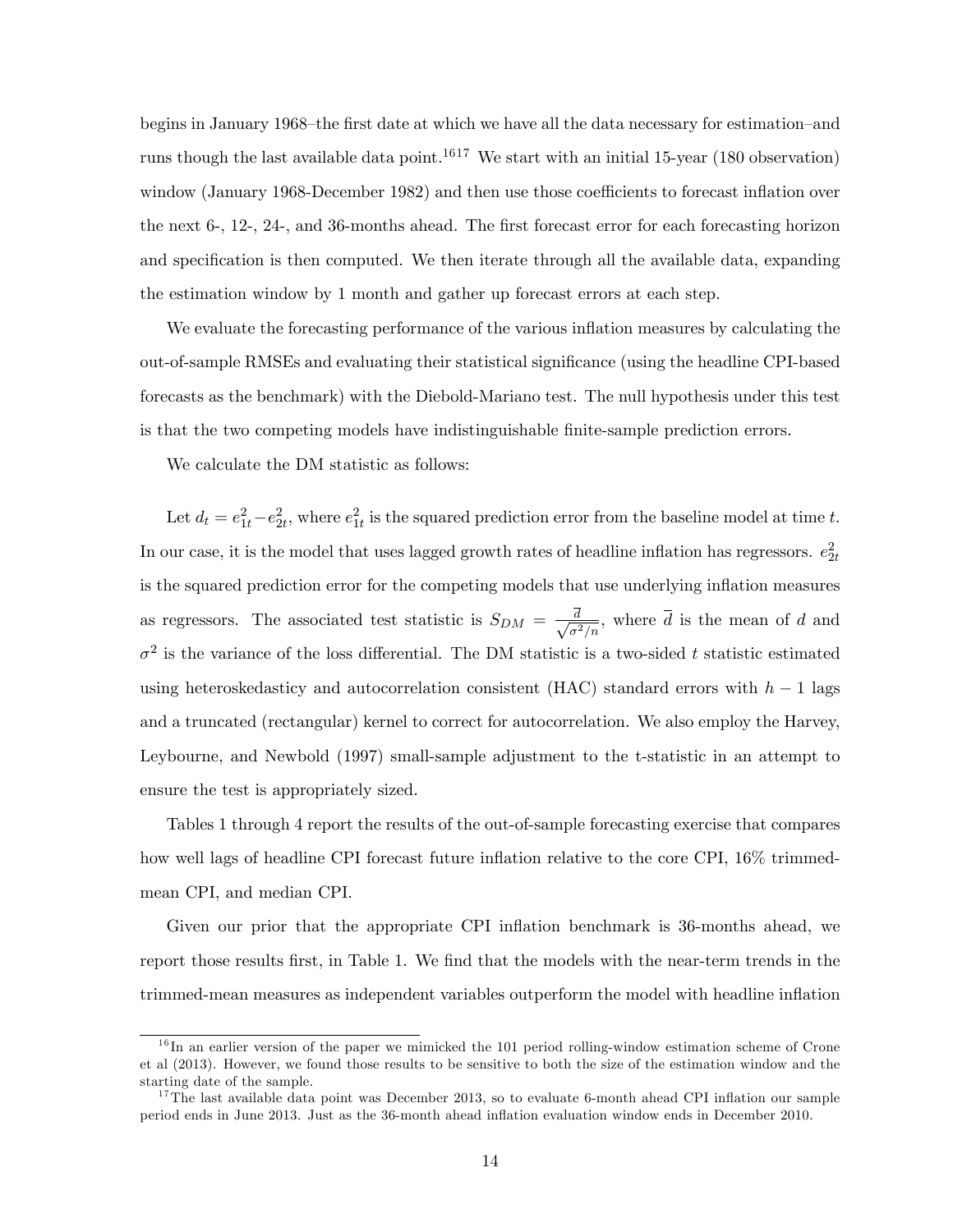as the independent variable in terms of RMSE. The DM statistics confirm that those differences are statistically significant for the 1-month annualized percent change in the  $16\%$  symmetric trimmed-mean CPI and the median CPI at the 5 percent and 10 percent significance levels, respectively. Interestingly, models that leverage trends in the core CPI actually carry a higher RMSE than the CPI-based regressions for growth rates longer than 3 months. These results suggests that movements in food and energy prices, like any other relative price change, exhibit a component of inflation. Ignoring these prices, while helpful when removing volatility in the over the near-term, becomes a hinderence over longer trends (12-month and out).

Tables 2, 3, and 4 repeat this forecasting exercise in forecasting headline inflation over the next 24-, 12-, and 6-month horizons. Over every forecasting horizon and for all the growth rates in the independent variables we test, the trimmed-mean measures carry a lower RMSE than the headline CPI. It is also the case the usefulness of trimmed-mean inflation indicators is primarily in their ability to disentangle signal from noise over shorter time horizons (1-month and 3-month growth rates). The 1-month growth rates in the median CPI and 16% symmetric trimmed-mean CPI significantly outperform the headline CPI is forecasting inflation over all the forecast horizons we examine. This is usually the case for the 3-month growth rates as well. It is also the case that the 3-month growth rates in the trimmed-mean measures carry a lower RMSE than the 12-month growth rate in the headline (and core) CPI, a result that is consistent with earlier work by Bryan and Meyer.

Our findings appear to find support for using trimmed-mean inflation estimators, running contrary to the thrust of Crone et al (2013) argument. In our tests, it is never the case that models based on the headline CPI significantly outperform any of the core measures, nor did the CPI-based models ever carry a lower RMSE than any of the trimmed-mean inflation-based models. We attribute some of the inconsistencies between these two papers to differences in sample selection and estimation scheme. We would argue our results are more robust because they less sensitive to arbitrary start dates, window size selection, and we are leveraging all available data. That said, we would also point out that the gains in forecasting accuracy relative to the headline CPI are concentrated over shorter frequencies, a finding that is consistent with their results. Gains in forecasting accuracy on the part of trimmed-mean measures tend to diminish relative to the headline CPI when evaluating inflation indicators over longer-term (12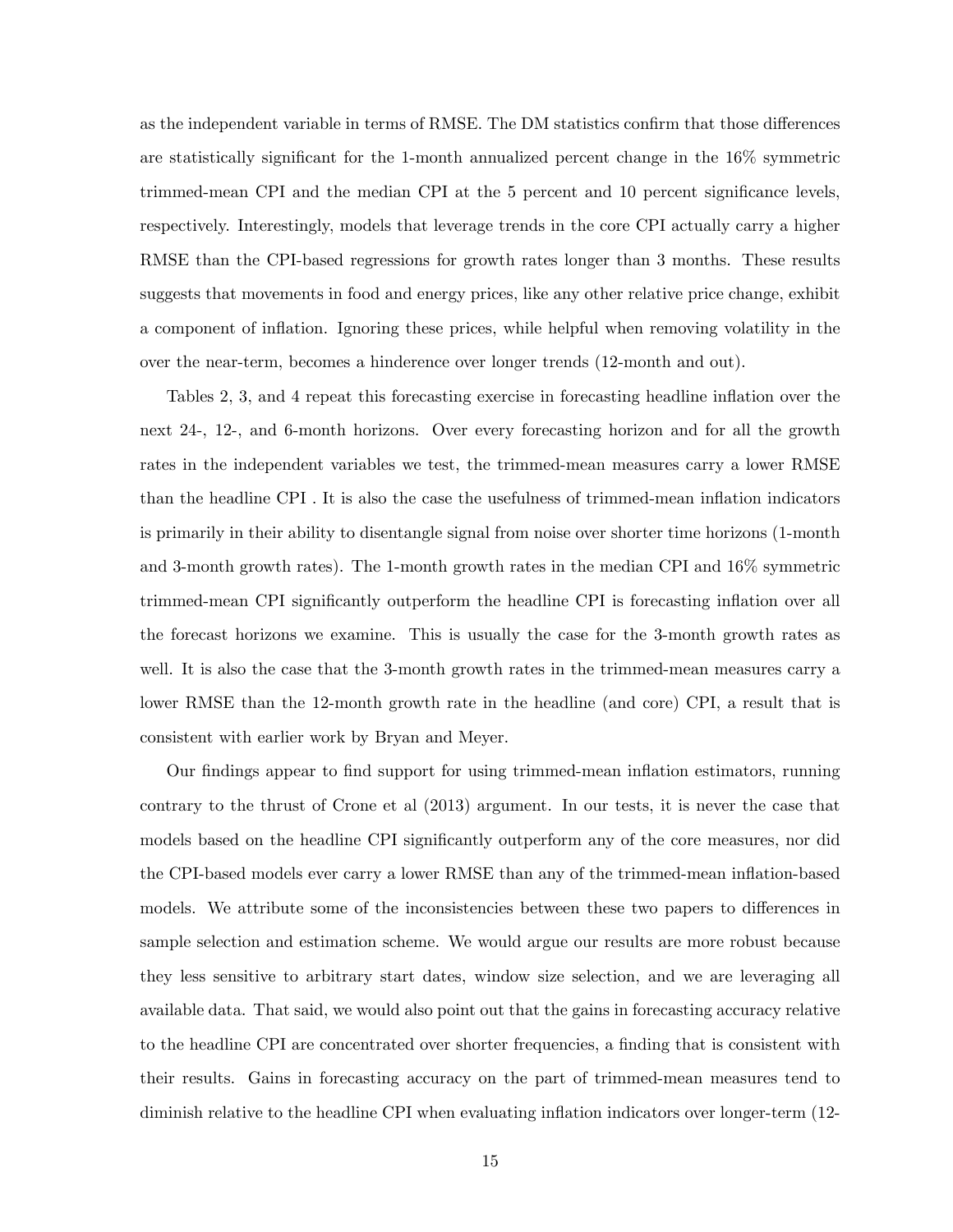month) trends.This is not suprising to us given the nature of noisy relative price swings. Weíd expect that over longer horizons these price movements would unwind, alternative measures of underlying inflation would tend to converge to the trend in headline inflation.

## 6 Conclusion

While we originally set out to find a single superior trimmed-mean measure, we could not conclude as such. In fact, it appears that a large swath of candidate trims hold statistically indistinguishable forecasting ability. That said, in general, the best performing trims over a variety of time periods appear to be somewhat aggressive and almost always include symmetric trims. Of this set, the median CPI stands out, not for any superior forecasting performance, but because of its conceptual and computational simplicity—when in doubt, hit the one in the middle.

Interestingly, and contrary to Dolmas (2005) we were unable to find any convincing evidence that would lead us to choose an asymmetric trim. While his results are based on components of the PCE chain-price index, a large part (roughly 75% of the initial release) of the components comprising the PCE price index are directly imported from the CPI. It could be the case that the imputed PCE components are creating the discrepancy. The trimmed-mean PCE series currently produced by the Federal Reserve Bank of Dallas trims 24 percent from the lower tail and 31 percent from the upper tail of the PCE price-change distribution. This particular trim is relatively aggressive and is not overly asymmetric—two features consistent with the best performing trims in our tests.

Finally, even though we failed to best the median CPI in our first set of tests, it remains the case that the median CPI, among other trimmed-mean statistics, are useful forecasters of future inflation.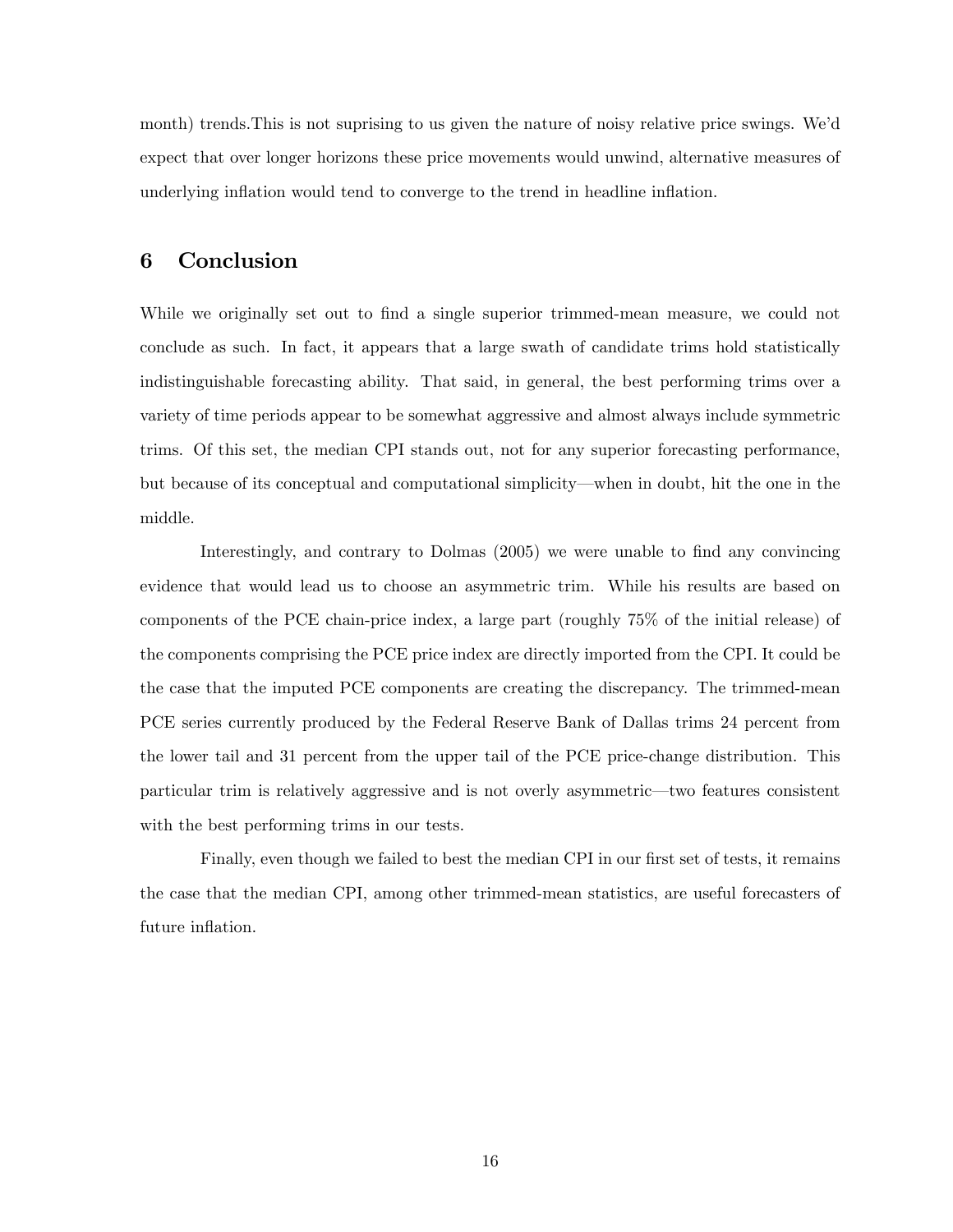# References

- [1] Andrews, Donald W.K. and J. Christopher Monahan. 1992. "An Improved Heteroskedasticity and Autocorrelation Consistent Covariance Matrix Estimator." Econometrica 60: 953-966.
- [2] Blinder, Alan S. May/June 1997. "Commentary." Federal Reserve Bank of St. Louis, Review.
- [3] Brischetto, Andrea and Anthony Richards. 2006. "The Performance of Trimmed Mean Measures of Underlying Inflation." Reserve Bank of Australia, Research Discussion Paper.
- [4] Bryan, Michael F. and Stephen G. Cecchetti. 1994. "Measuring Core Ináation." In e. N. Gregory Mankiw, Monetary Policy, 195-215. Chicago: University of Chicago Press.
- [5] Bryan, Michael F., Stephen G. Cecchetti, and Ronald Wiggins. 1997. "Efficient Inflation Estimation. National Bureau of Economic Research Working Paper, No. 6183
- [6] Bryan, Michael F. and Brent H. Meyer. 2011, June 1. "Should we even read the monthly inflation report? Maybe not. Then again..." Retrieved from Macroblog: http://macroblog.typepad.com/macroblog/2011/06/should-we-even-read-themonthly-inflation-report-maybe-not-then-again.html
- [7] Bryan, Michael F. and Christopher Pike. 1991. "Median Price Changes: An Alternative Approach to Measuring Current Monetary Inflation." Federal Reserve Bank of Cleveland Economic Commentary.
- [8] Clark, Todd E. 2001, Second Quarter. "Comparing Measures of Core Inflation." Federal Reserve Bank of Kanas City Economic Review.
- [9] Clark, Todd E. and McCraken, Michael W. 2011. "Advances in Forecast Evaluation." Federal Reserve Bank of Cleveland Working Paper, No. 11-20.
- [10] Cogley, Timothy. 2002. "A Simple Adaptive Measure of Core Inflation." Journal of Money, Credit, and Banking, 34(1): 94-113.
- [11] Crone, Theodore M., N. Neil K Khettry, Loretta Mester, and Jason Novak. 2013. "Core Measures of Inflation as Predictors of Total Inflation." Journal of Money, Credit, and *Banking*,  $45(2-3)$ : 505-519.
- [12] Detmeister, Alan K. 2011. "The Usefulness of Core PCE Inflation Measures." Federal Reserve Board Finance and Economics Discussion Series, working paper, No. 2011-56.
- [13] Diebold, Francis X., and Roberto S. Mariano. 1995. "Comparing Predictive Accuracy." Journal of Business and Economic Statistics, 13: 253-263
- [14] Dolmas, Jim. 2005. "Trimmed Mean PCE Inflation." Federal Reserve Bank of Dallas, Research Department Working Paper, No. 0506.
- [15] Giacomini, R., and White, H. 2006. "Tests of Conditional Predictive Ability." *Economet*rica, 74: 1545-1578.
- [16] Harvey, D. I., Leybourne, S. J., & Newbold, P. 1998. "Tests for Forecast Encompassing." Journal of Business and Economic Statistics,16(2): 254-259.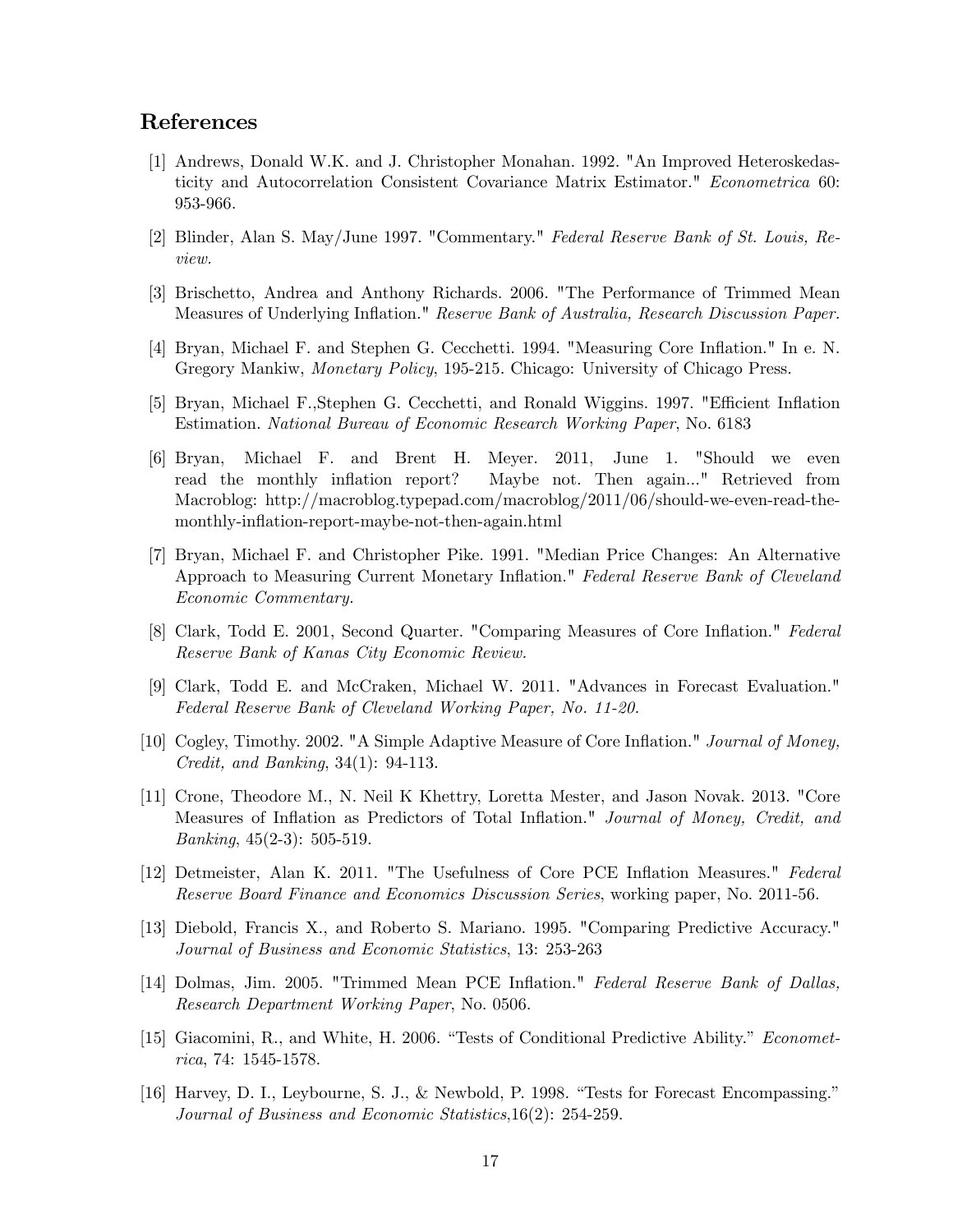- [17] Meyer, Brent H. and Mehmet Pasaogullari. 2010. "Simple Ways to Forecast Inflation: What Works Best?" Federal Reserve Bank of Cleveland Economic Commentary, No. 2010-17.
- [18] Smith, Julie K. 2004. "Weighted Median Inflation: Is This Core Inflation." Journal of Money, Credit, and Banking, 36: 253-63.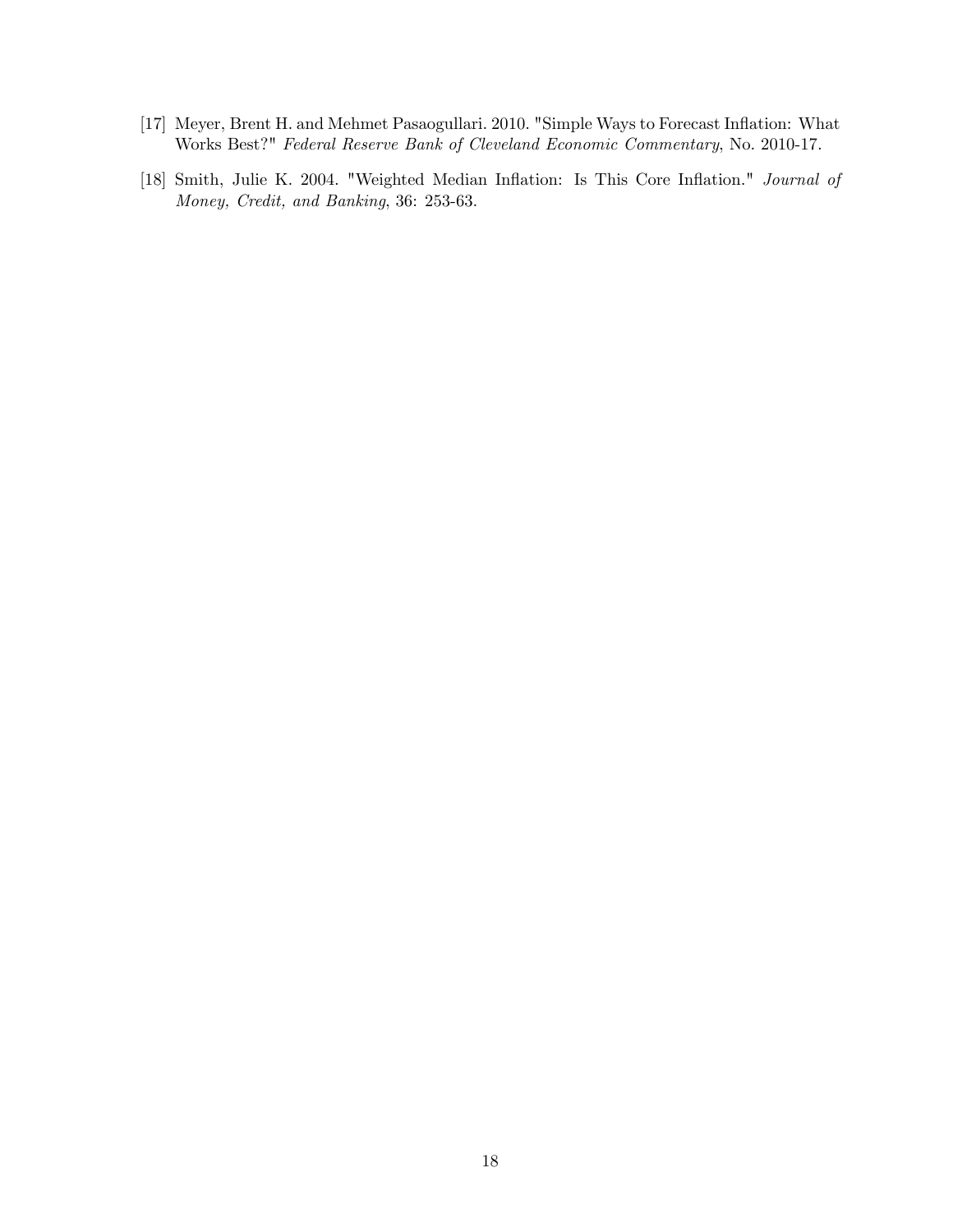# 7 Figures and Tables



Figure 1: The above plots RMSEs for monthly CPI trimmed-means from forecasts of the 36-month ahead, 36-month annualized percent change in the CPI for the period from January 1967 to December 2013. The lower-tail trim,  $\alpha$ , is shown on the horizontal axis, while the upper-tail trim,  $\beta$ , is shown on the vertical axis. The symmetric trimmed-means, where  $\alpha = \beta$ , are shown by the black line. The lowest RMSE area of the plot extends from the upper-right corner (shown in blue), with an RMSE range of 2.0 to 2.5. Each successive contiguous area increases the RMSE range by 0.5.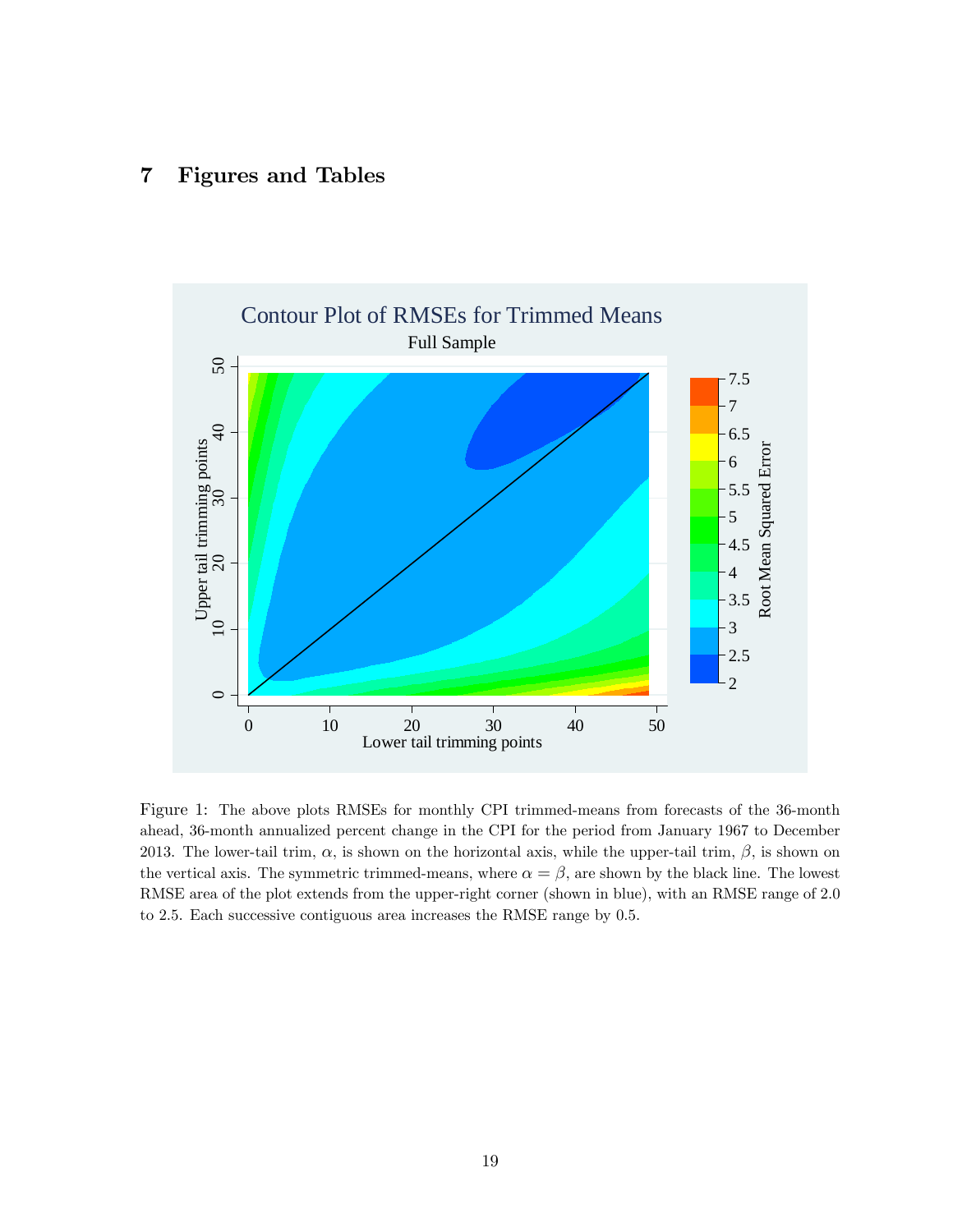

Figure 2: The above plots RMSEs for monthly CPI trimmed-means from forecasts of the 36-month ahead, 36-month annualized percent change in the CPI for the period from January 1983 to December 2013. The lower-tail trim,  $\alpha$ , is shown on the horizontal axis, while the upper-tail trim,  $\beta$ , is shown on the vertical axis. The symmetric trimmed-means, where  $\alpha = \beta$ , are shown by the black line. The lowest RMSE area of the plot extends from the upper-right corner (shown in blue), with an RMSE range of 1.0 to 1.5. Each successive contiguous area increases the RMSE range by 0.5.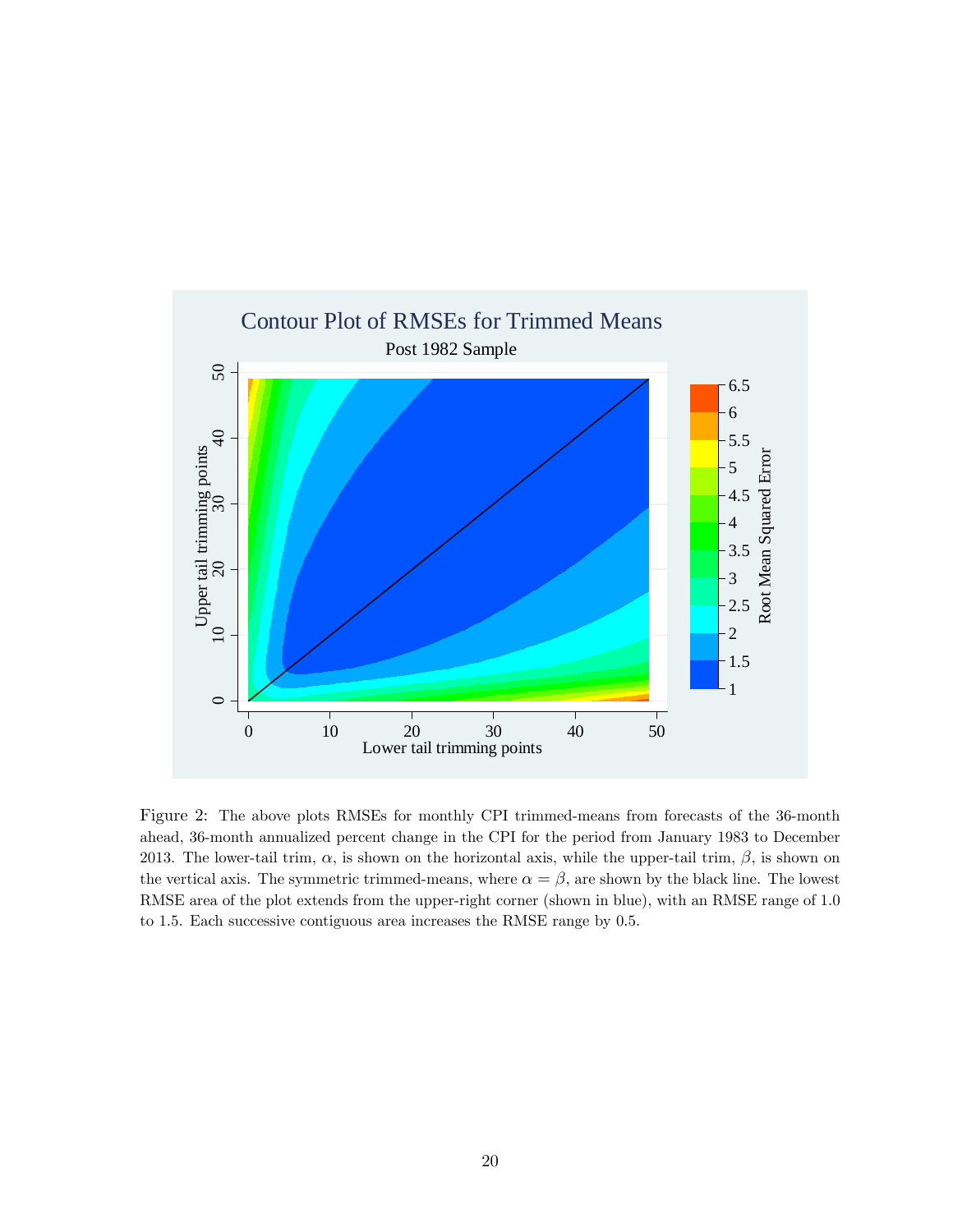

Figure 3: The above figure shows the trimmed-means with RMSEs that are statistically indistinguishable from the lowest-RMSE trimmed-mean of  $\overline{x}_{43,49}$  (shown in white) for the evaluation period from January 1967 to December 2010, using the Diebold-Mariano (DM) test with the quadratic spectral kernel and Andrews (1991) optimal bandwidth. The darker orange area shows the trimmed-means that are statistically indistinguishable from the  $\bar{x}_{43,49}$  with 90% confidence interval. The 95% confidence interval includes lighter oranges areas. The symmetric trimmed-means, where  $\alpha = \beta$ , are highlighted with the black line.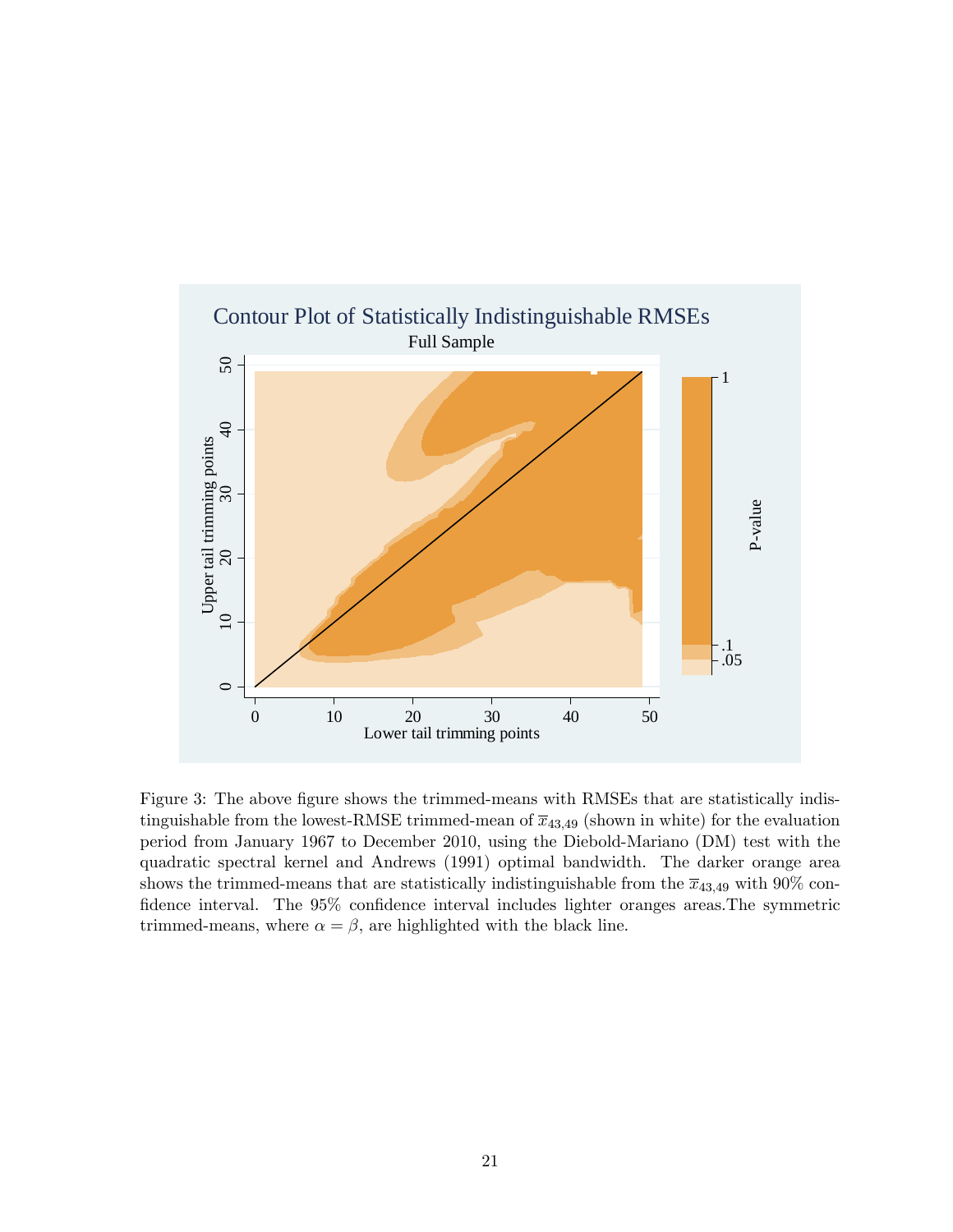

Figure 4: The above figure shows the trimmed-means with RMSEs that are statistically indistinguishable from the lowest-RMSE trimmed-mean of  $\overline{x}_{31,36}$  (shown in white) for the evaluation period from January 1967 to December 2010, using the Diebold-Mariano (DM) test with the quadratic spectral kernel and Andrews (1991) optimal bandwidth. The darker orange area shows the trimmed-means that are statistically indistinguishable from the  $\overline{x}_{31,36}$  with 90% confidence interval. The 95% confidence interval includes lighter oranges areas. The symmetric trimmed-means, where  $\alpha = \beta$ , are highlighted with the black line.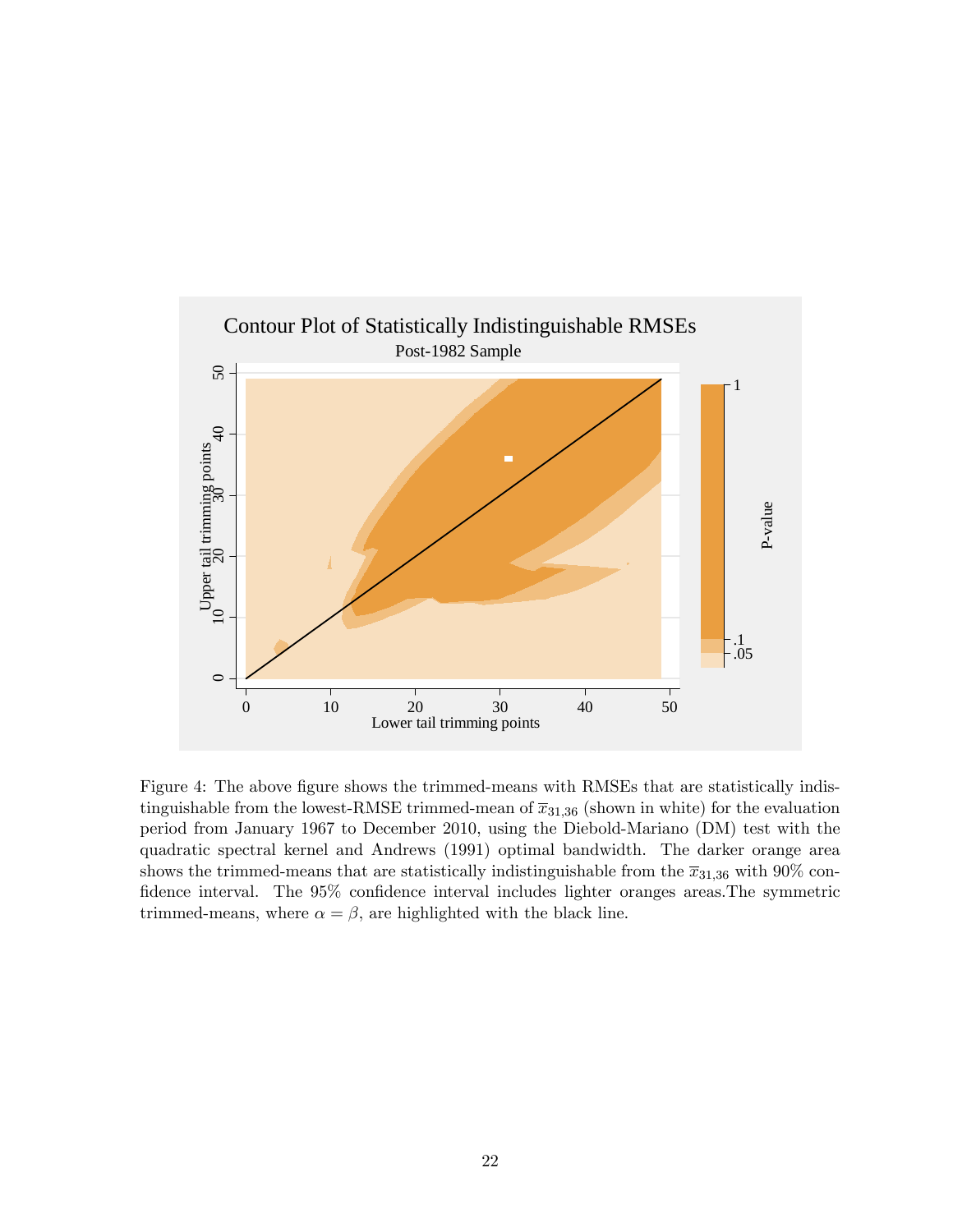

Figure 5: The following shows the trimming points,  $\alpha$  and  $\beta$ , of the trimmed-mean,  $\bar{x}_{\alpha,\beta}$ , that minimize the RMSE for a forecast of the 36-month percent change in the CPI over overlapping 5 year intervals. For example, the first set of observations show the trimming points for the RMSEminimizing trim over the first 60 months ending February 1972. The second observations, for the 60 month window ending in March 1972, show the trimming points of the RMSE-minimizing trimmed-mean, and so on. The dotted line shows the lower-tail trim,  $\alpha$ , while the red line shows 100 minus the upper-tail trim,  $\beta$ .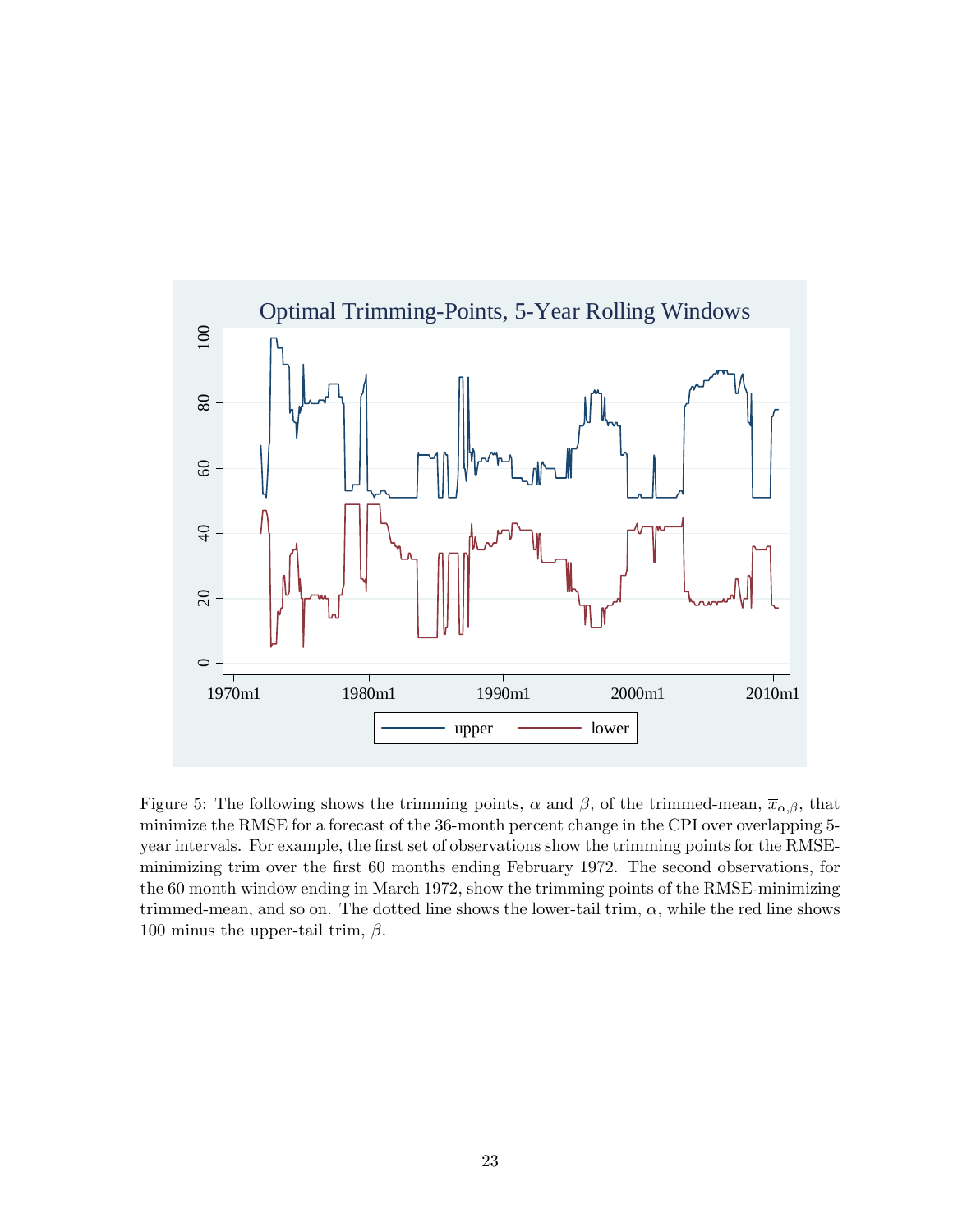

Figure 6: The following shows the trimming points,  $\alpha$  and  $\beta$ , of the trimmed-mean,  $\bar{x}_{\alpha,\beta}$ , that minimize the RMSE for a forecast of the 36-month percent change in the CPI over overlapping 10-year intervals. For example, the Örst set of observations show the trimming points for the RMSE-minimizing trim over the first 120 months ending January 1977. The second observations, for the 120 month window ending in February 1977, show the trimming points of the RMSE-minimizing trimmed-mean, and so on. The dotted line shows the lower-tail trim,  $\alpha$ , while the red line shows 100 minus the upper-tail trim,  $\beta$ .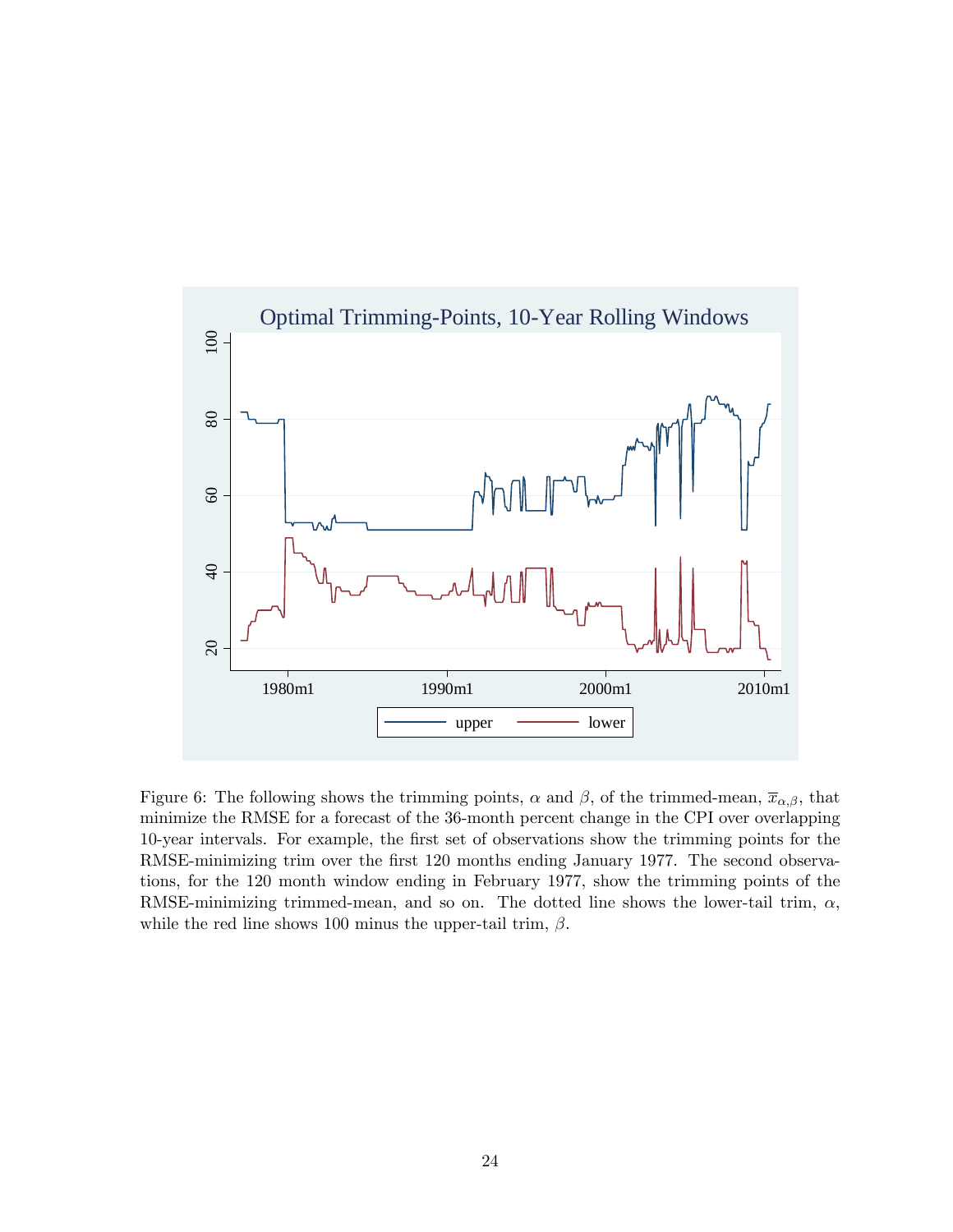| Forecast Accuracy: 36-months ahead RMSEs                                        |            |          |          |          |           |              |  |
|---------------------------------------------------------------------------------|------------|----------|----------|----------|-----------|--------------|--|
| Annualized percent change over the last;                                        | 1 month    | 3 months | 6 months | 9 months | 12 months |              |  |
| <b>CPI</b>                                                                      | 2.204      | 2.023    | 1.900    | 1.861    | 1.887     | <b>RMSE</b>  |  |
| Core CPI                                                                        | 2.084      | 1.964    | 1.937    | 1.953    | 1.987     | <b>RMSE</b>  |  |
|                                                                                 | 0.560      | 0.240    | $-0.166$ | $-0.471$ | $-0.582$  | DM statistic |  |
| 16% trimmed-mean CPI                                                            | 1.880      | 1.792    | 1.766    | 1.787    | 1.838     | <b>RMSE</b>  |  |
|                                                                                 | $2.201$ ** | 1.442    | 1.061    | 0.811    | 0.680     | DM statistic |  |
| Median CPI                                                                      | 1.898      | 1.821    | 1.775    | 1.777    | 1.823     | <b>RMSE</b>  |  |
|                                                                                 | $1.925*$   | 1.155    | 0.938    | 0.924    | 0.981     | DM statistic |  |
|                                                                                 |            |          |          |          |           |              |  |
| $'$ *, **, ***' denotes significance at the 10%, 5%, and 1% level, respectively |            |          |          |          |           |              |  |

TABLE 1: Out-of-Sample Test of Forecast Accuracy, 36-months ahead Note: The estimated equation is of the form:  $\pi_{t,t+h} = \alpha + \beta x_{t-l,t} + \varepsilon_t$ ; where  $\pi_{t,t+h}$  is the annualized growth rate in headline inflation over the horizon t to  $t + h$ .  $x_{t-l,t}$  is the annualized growth rate in the independent variable, where  $l = 1, 3, 6, 9, or 12$  months. The out-of-sample forecast evaluation period is January 1983 through December 2010. The forecast errors are generated recurvisely, starting with a 180-month base period (January 1968-December 1982). The Diebold-Mariano (DM) equality of prediction test is estimated with HAC standard errors (rectangular kernel) using  $h-1$  lags to control for autocorrelation.

| Forecast Accuracy: 24-months ahead RMSEs |            |          |          |          |           |              |  |
|------------------------------------------|------------|----------|----------|----------|-----------|--------------|--|
| Annualized percent change over the last  | 1 month    | 3 months | 6 months | 9 months | 12 months |              |  |
| <b>CPI</b>                               | 2.184      | 1.953    | 1.782    | 1.722    | 1.737     | <b>RMSE</b>  |  |
| Core CPI                                 | 1.981      | 1.818    | 1.782    | 1.810    | 1.864     | <b>RMSE</b>  |  |
|                                          | 0.840      | 0.477    | $-0.001$ | $-0.369$ | $-0.617$  | DM statistic |  |
| 16% trimmed-mean CPI                     | 1.743      | 1.623    | 1.585    | 1.604    | 1.662     | <b>RMSE</b>  |  |
|                                          | $2.825***$ | $1.819*$ | 1.288    | 1.045    | 0.890     | DM statistic |  |
| Median CPI                               | 1.769      | 1.663    | 1.598    | 1.599    | 1.652     | <b>RMSE</b>  |  |
|                                          | $2.300**$  | 1.375    | 1.035    | 0.950    | 0.914     | DM statistic |  |
|                                          |            |          |          |          |           |              |  |

'\*, \*\*, \*\*\*' denotes significance at the 10%, 5%, and 1% level, respectively

TABLE 2: Out-of-Sample Test of Forecast Accuracy, 24-months ahead Note: The estimated equation is of the form:  $\pi_{t,t+h} = \alpha + \beta x_{t-l,t} + \varepsilon_t$ ; where  $\pi_{t,t+h}$  is the annualized growth rate in headline inflation over the horizon t to  $t + h$ .  $x_{t-l,t}$  is the annualized growth rate in the independent variable, where  $l = 1, 3, 6, 9, or 12$  months. The out-of-sample forecast evaluation period is January 1983 through December 2011. The forecast errors are generated recurvisely, starting with a 180-month base (January 1968-December 1982). The Diebold-Mariano (DM) equality of prediction test is estimated with HAC standard errors (rectangular kernel) using  $h-1$  lags to control for autocorrelation.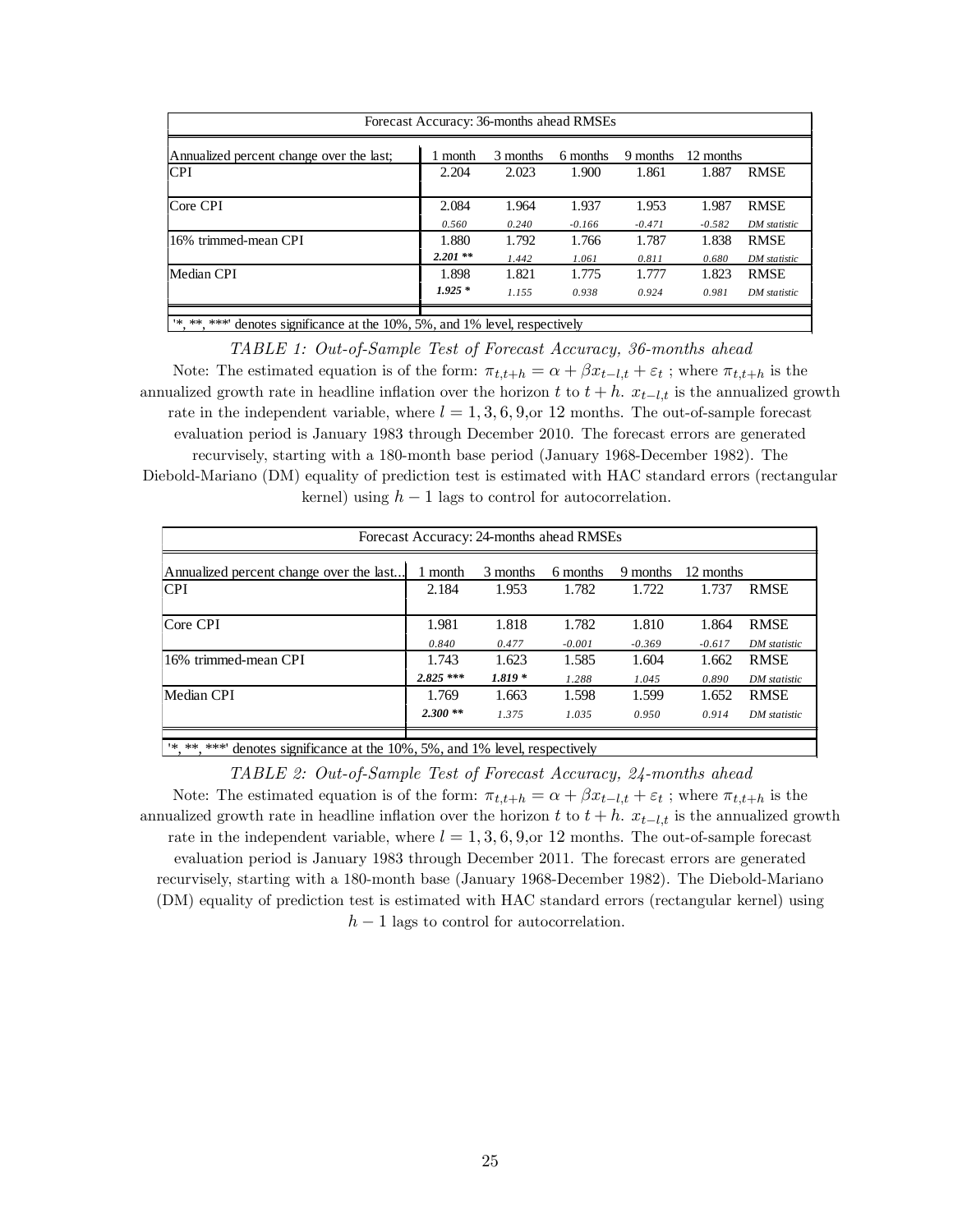| Forecast Accuracy: 12-months ahead RMSEs                                    |             |           |          |          |           |              |  |
|-----------------------------------------------------------------------------|-------------|-----------|----------|----------|-----------|--------------|--|
| Annualized percent change over the last;                                    | ∣ month     | 3 months  | 6 months | 9 months | 12 months |              |  |
| <b>CPI</b>                                                                  | 2.280       | 2.092     | 1.858    | 1.711    | 1.657     | <b>RMSE</b>  |  |
| Core CPI                                                                    | 1.914       | 1.710     | 1.646    | 1.655    | 1.707     | <b>RMSE</b>  |  |
|                                                                             | 1.527       | 1.219     | 0.724    | 0.237    | $-0.240$  | DM statistic |  |
| 16% trimmed-mean CPI                                                        | 1.691       | 1.574     | 1.506    | 1.489    | 1.525     | <b>RMSE</b>  |  |
|                                                                             | $3.354$ *** | $2.163**$ | $1.653*$ | 1.513    | 1.181     | DM statistic |  |
| Median CPI                                                                  | 1.718       | 1.607     | 1.533    | 1.510    | 1.550     | <b>RMSE</b>  |  |
|                                                                             | $2.693$ *** | $1.719*$  | 1.277    | 1.089    | 0.729     | DM statistic |  |
|                                                                             |             |           |          |          |           |              |  |
| *** ***'<br>denotes significance at the 10%, 5%, and 1% level, respectively |             |           |          |          |           |              |  |

TABLE 3: Out-of-Sample Test of Forecast Accuracy, 12-months ahead Note: The estimated equation is of the form:  $\pi_{t,t+h} = \alpha + \beta x_{t-l,t} + \varepsilon_t$ ; where  $\pi_{t,t+h}$  is the annualized growth rate in headline inflation over the horizon t to  $t + h$ .  $x_{t-l,t}$  is the annualized growth rate in the independent variable, where  $l = 1, 3, 6, 9, or 12$  months. The out-of-sample forecast evaluation period is January 1983 through December 2012. The forecast errors are generated recurvisely, starting with a 180-month base (January 1968-December 1983). The Diebold-Mariano (DM) equality of prediction test is estimated with HAC standard errors (rectangular kernel) using  $h-1$  lags to control for autocorrelation.

| Forecast Accuracy: 6-months ahead RMSEs  |            |            |          |          |           |              |  |
|------------------------------------------|------------|------------|----------|----------|-----------|--------------|--|
| Annualized percent change over the last; | 1 month    | 3 months   | 6 months | 9 months | 12 months |              |  |
| <b>CPI</b>                               | 2.493      | 2.315      | 2.094    | 2.003    | 1.950     | <b>RMSE</b>  |  |
| Core CPI                                 | 2.089      | 1.897      | 1.824    | 1.837    | 1.877     | <b>RMSE</b>  |  |
|                                          | $2.511**$  | $1.720*$   | 1.067    | 0.804    | 0.428     | DM statistic |  |
| 16% trimmed-mean CPI                     | 1.929      | 1.836      | 1.766    | 1.756    | 1.774     | <b>RMSE</b>  |  |
|                                          | $4.951***$ | $2.830***$ | $1.925*$ | $1.839*$ | $1.737*$  | DM statistic |  |
| Median CPI                               | 1.971      | 1.869      | 1.781    | 1.762    | 1.791     | <b>RMSE</b>  |  |
|                                          | $4.028***$ | $2.191**$  | 1.468    | 1.377    | 1.165     | DM statistic |  |
|                                          |            |            |          |          |           |              |  |

'\*, \*\*, \*\*\*' denotes significance at the 10%, 5%, and 1% level, respectively

TABLE 4: Out-of-Sample Test of Forecast Accuracy, 6-months ahead Note: The estimated equation is of the form:  $\pi_{t,t+h} = \alpha + \beta x_{t-l,t} + \varepsilon_t$ ; where  $\pi_{t,t+h}$  is the annualized growth rate in headline inflation over the horizon t to  $t + h$ .  $x_{t-l,t}$  is the annualized growth rate in the independent variable, where  $l = 1, 3, 6, 9, or 12$  months. The out-of-sample forecast evaluation period is January 1983 through June 2013. The forecast errors are generated recurvisely, starting with a 180-month base (January 1968-December 1982). The Diebold-Mariano (DM) equality of prediction test is estimated with HAC standard errors (rectangular kernel) using  $h-1$  lags to control for autocorrelation.